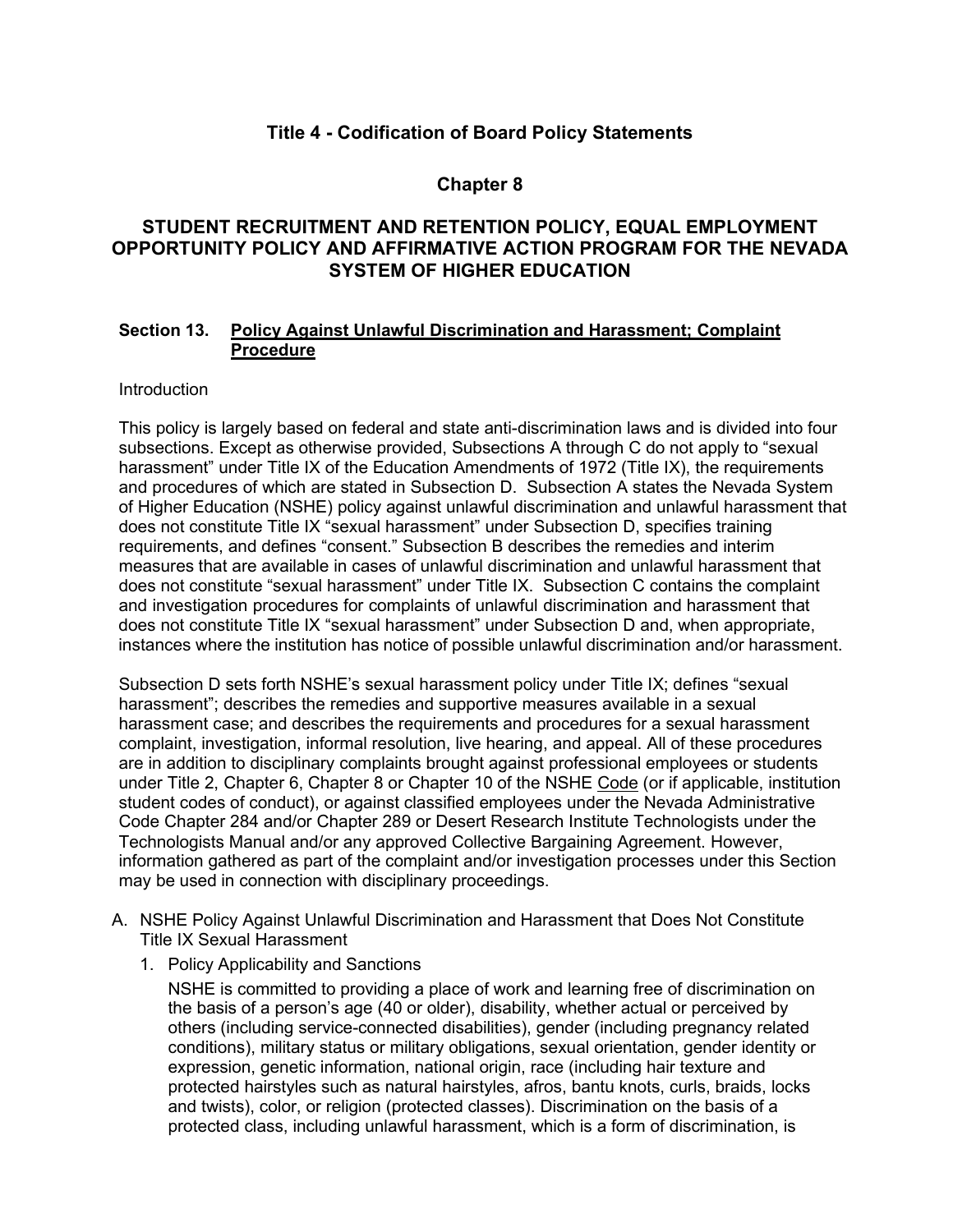illegal under federal and state law. Where unlawful discrimination is found to have occurred, NSHE will act to stop the unlawful discrimination, to prevent its recurrence, to remedy its effects, and to discipline those responsible.

No employee, student, or other member of the campus community, either in the workplace or in the academic environment, should be subject to unlawful discrimination. It is expected that students, faculty and staff will treat one another and campus visitors with respect.

All students, faculty, staff, and other members of the campus community are subject to this policy. Students, faculty, or staff who violate this policy are subject to discipline up to and including termination and/or expulsion, in accordance with the NSHE Code (or in the case of students, any applicable student code of conduct) or, in the case of classified employees and law enforcement personnel, the *Nevada Administrative Code* and/or any collective bargaining agreement or, in the case of Desert Research Institute (DRI) technologists, the Technologists Manual. Other lesser sanctions may be imposed, depending on the circumstances. Complaints may also be filed against visitors, consultants, independent contractors, volunteers, service providers and outside vendors whose conduct violates this policy, with a possible sanction of limiting access to institution facilities and other measures to protect the campus community.

Any employee, student, or other member of the campus community may utilize any of the complaint processes set forth in this policy.

- 2. Distribution of Policy; Training on the Prevention of Unlawful Discrimination and Harassment; and Annual Policy Review
	- a. Distribution of Policy

Annually, all employees shall be given a copy of this anti-discrimination policy, which may be provided electronically, and each institution shall maintain documentation that each employee received the anti-discrimination policy. New employees shall be given a copy of this policy at the time of hire and each institution's Human ResourcesOffice shall maintain documentation that each new employee received the policy.

Each institution shall provide this policy to its students at least annually and may do so electronically.

Each institution shall include this policy and complaint procedure on its website and in its general catalog.

b. Training on the Prevention of Unlawful Discrimination and Harassment

Each institution shall provide ongoing training on the prevention of unlawful discrimination and harassment and shall designate a person(s) or office to be responsible for such training.

Institutions must provide new students and new employees primary prevention and awareness training that promotes awareness of rape, domestic violence, dating violence, sexual assault and stalking as defined in this policy. The training must address safe and positive options for bystander intervention to prevent harm, including how to intervene in risky situations; the recognition of abusive behavior; and how to avoid potential attacks.

Within six (6) months after an employee is initially appointed to NSHE, the employee shall receive training regarding the prevention of unlawful discrimination and harassment, including primary prevention and awareness training. At least once every two years after the appointment, an employee shall receive training concerning the prevention of unlawful discrimination and harassment.

Incoming freshmen and transfer students within their first semester of enrollment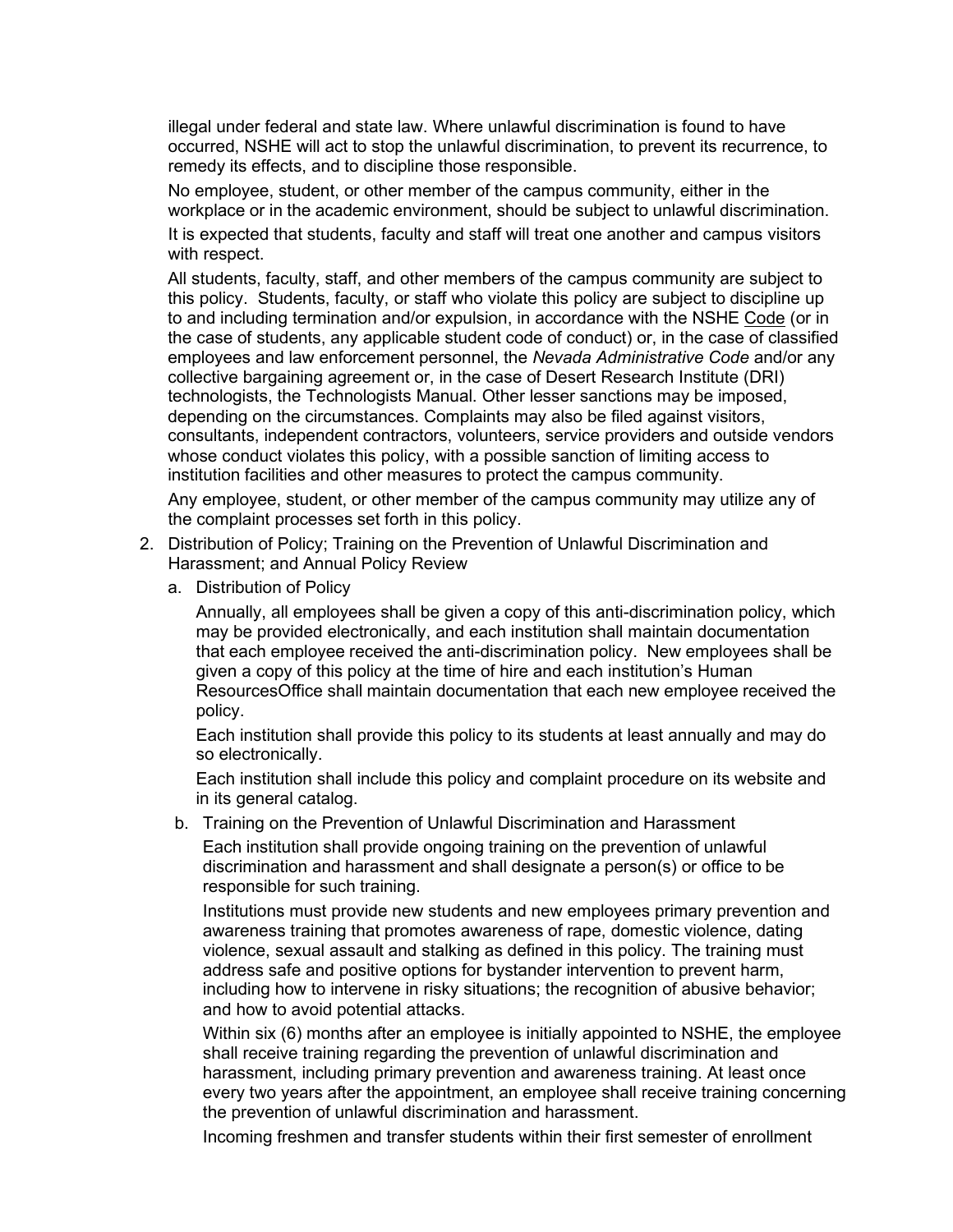shall receive training regarding the prevention of unlawful discrimination and harassment, including primary prevention and awareness training.

See also Special Training with Regard to Sexual Violence in Subsection C below.

c. Annual Policy Review

No later than the end of each academic calendar year, each institution's Title IX Coordinator shall review and provide to NSHE suggestions for changes to this policy. NSHE shall review and consider the suggested changes and propose policy revisions to the Board of Regents, as appropriate, at the last regular Board meeting of the fiscal year.

3. Discriminatory Acts

It is illegal to discriminate on the basis of age (40 or older), disability (including serviceconnected disabilities), gender (including pregnancy related conditions), military status or military obligations, sexual orientation, gender identity or expression, genetic information, national origin, race (including hair texture and protected hairstyles such as natural hairstyles, afros, bantu knots, curls, braids, locks and twists), color, or religion in any aspect of employment or education, such as:

- Application, hiring, background checks, discipline, and firing;
- compensation, assignment, or classification of employees;
- transfer, promotion, layoff, or recall;
- job advertisements;
- recruitment;
- testing;
- grading;
- acceptance or participation in an academic program or school activity;
- use of employer's facilities;
- training programs;
- fringe benefits;
- pay, retirement plans, and disability accommodations or leave; or
- other terms and conditions of employment.

Determining what constitutes unlawful discrimination under this policy will be accomplished on a case- by-case basis and depends upon the specific facts and the context in which the conduct occurs. Some conduct may be inappropriate, unprofessional, and/or subject to disciplinary action, but would not fall within the scope of unlawful discrimination. The specific action taken, if any, in a particular instance depends on the nature and gravity of the conduct reported and may include antidiscrimination related disciplinary processes.

Discriminatory acts also include:

- discrimination on the basis of a person's age (40 or older), disability ( including service-connected disabilities), gender (including pregnancy related conditions), military status or military obligations, sexual orientation, gender identity or expression, genetic information, national origin, race (including hair texture and protected hairstyles such as natural hairstyles, afros, bantu knots, curls, braids, locks and twists), color, or religion;
- retaliation against an individual for reporting an incident or filing a charge of unlawful discrimination, including unlawful harassment; participating in an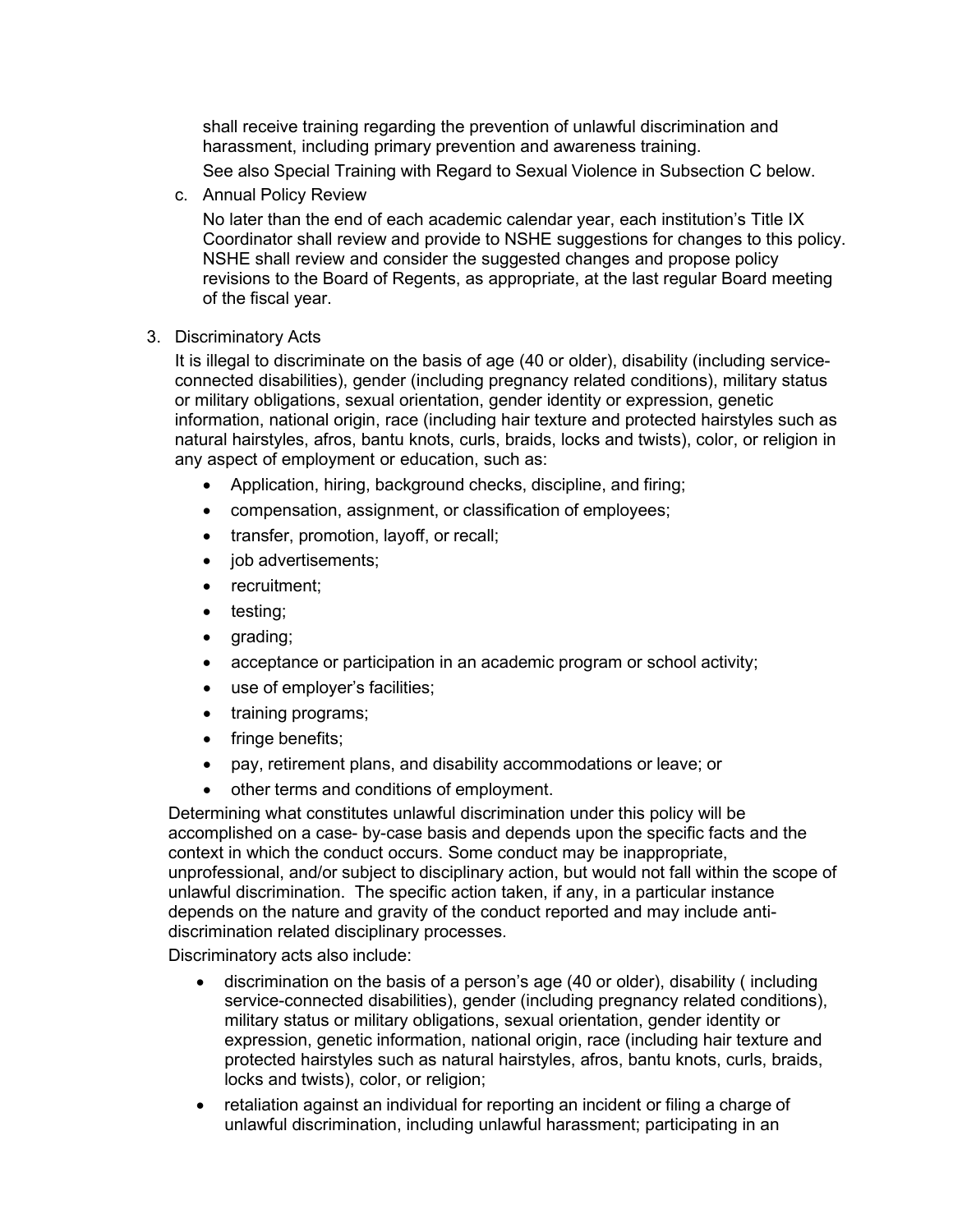investigation, hearing, or other related administrative process; or opposing discriminatory acts;

- employment or education decisions based on stereotypes or assumptions about the abilities, traits or performance of individuals of a certain age (40 or older), disability (including service-connected disabilities), gender (including pregnancy related condition), military status or military obligations, sexual orientation, gender identity or expression, genetic information, national origin, race, color, or religion; and
- "harassment," which refers to unwelcome conduct that is based on a person's age (40 or older), disability (including service-connected disabilities), gender (including pregnancy related conditions), military status or military obligations, sexual orientation, gender identity or expression, genetic information, national origin, race (including hair texture and protected hairstyles such as natural hairstyles, afros, bantu knots, curls, braids, locks and twists), color, or religion. Harassment becomes unlawful where: 1) enduring the offensive conduct becomes a condition of employment or educational pursuits, or 2) the conduct is severe, persistent, or pervasive enough to create a work or educational environment that a reasonable person would consider intimidating, hostile, offensive, or abusive. Examples of unwelcome conduct that, if severe, persistent, or pervasive could constitute harassment, include but are not limited to: slurs, jokes, graffiti, offensive or derogatory comments, or other verbal or physical conduct that is unwelcome.

This behavior is unacceptable in the workplace and the academic environment. Even one incident, if it is sufficiently serious, may constitute unlawful discrimination. One incident, however, does not necessarily constitute unlawful discrimination.

4. Non-Title IX Sexual Harassment Defined

Outside of the Title IX context, unwelcome sexual advances, requests for sexual favors, and/or other visual, verbal or physical conduct of a sexual or gender bias nature constitute sexual harassment when:

- a. In the educational environment:
	- i. Submission to such conduct is made either explicitly or implicitly a term or condition of an individual's academic status ("quid pro quo"); or
	- ii. Conduct, viewed under an objective standard, is sufficiently severe, persistent or pervasive so as to interfere with or limit a student's ability to participate in or benefit from the services, activities or opportunities offered by the institution ("hostile environment").
- b. In the workplace environment:
	- i. Submission to or rejection of the conduct is used as a basis for academic or employment decisions or evaluations, or permission to participate in an activity ("quid pro quo"); or
	- ii. Conduct, viewed under an objective standard, is sufficiently severe, persistent or pervasive so as to create an intimidating, hostile or abusive work environment, which may or may not interfere with the employee's job performance ("hostile environment").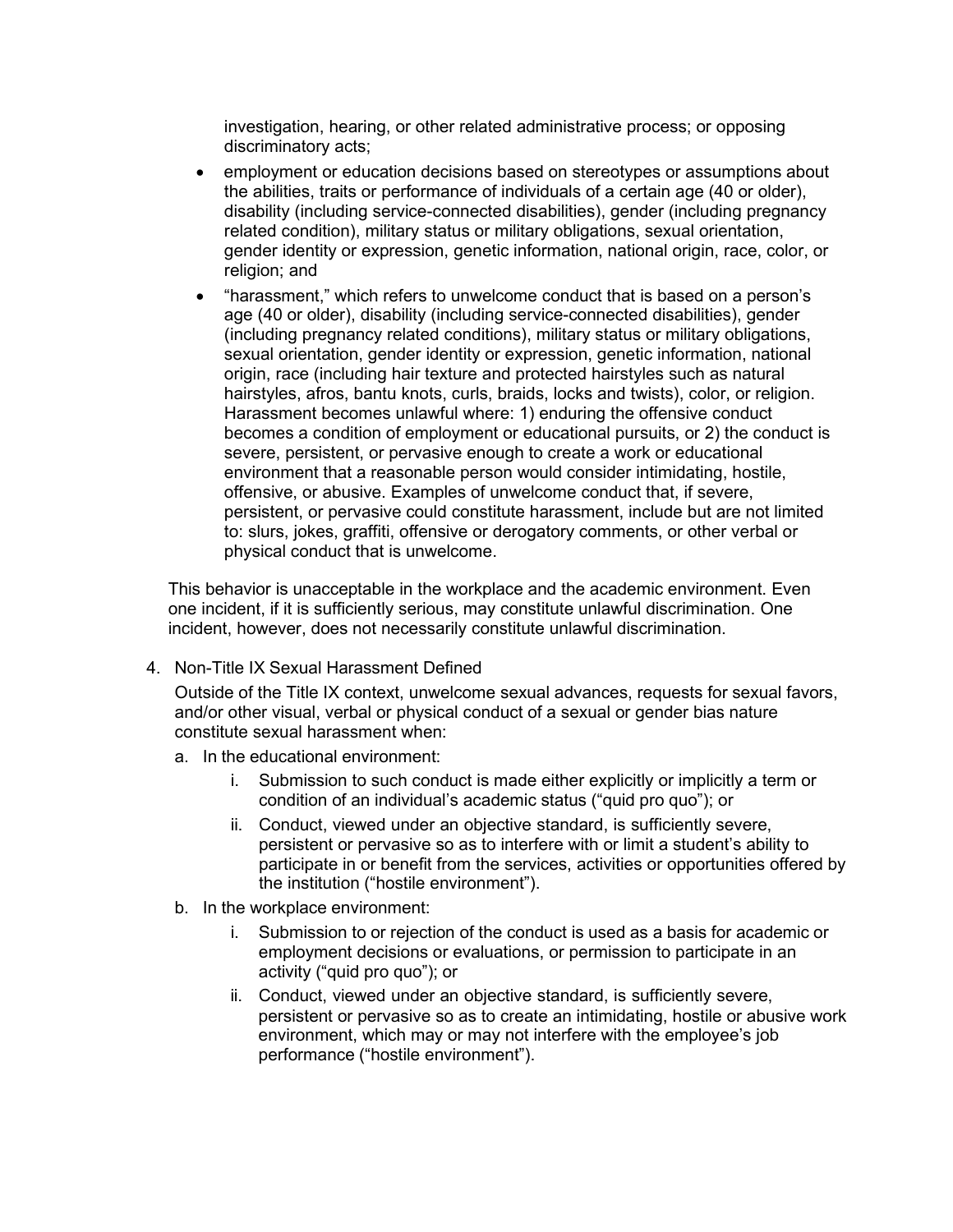- 5. Non-Title IX Sexual Harassment Examples
	- a. Sexual Harassment Examples Outside of the Title IX Context

Sexual harassment may take many forms – subtle and indirect, or blatant and overt. For example:

- It may occur between individuals of the opposite sex or of the same sex.
- It may occur between students, between peers and/or co-workers, or between individuals in an unequal power relationship (such as by a supervisor with regard to a supervised employee or an instructor regarding a current student).
- It may be aimed at coercing an individual to participate in an unwanted sexual relationship or it may have the effect of causing an individual to change behavior or work performance.
- It may consist of repeated actions or may even arise from a single incident if sufficiently severe.
- It may also rise to the level of a criminal offense, such as battery or sexual violence.
- Sexual violence, which is a severe form of sexual harassment and refers to physical, sexual acts or attempted sexual acts perpetrated against a person'swill or where a person is incapable of giving consent, including but not limited to rape, sexual assault, sexual battery, sexual coercion or similar acts in violation of state or federal law. A person may be incapable of giving consentdue to the use of drugs or alcohol, age, an intellectual or other disability, or other factors, which demonstrate a lack of consent or inability to give consent.

Examples of unwelcome conduct of a sexual or gender related nature that may constitute sexual harassment may, but do not necessarily, include, and are not limited to:

- Rape, sexual assault, sexual battery, sexual coercion, dating violence, domestic violence, stalking, other sexual violence;
- Stealthing, including the intent to remove or damage a contraceptive device without the knowledge or consent of the other participant while engaging in a sexual act;
- Sexually explicit or gender related statements, comments, questions, jokes, innuendoes, anecdotes, or gestures;
- Other than customary handshakes, uninvited touching, patting, hugging, or purposeful brushing against a person's body or other inappropriate touching of an individual's body;
- Remarks of a sexual nature about a person's clothing or body;
- Use of mail, text messages, social media, or other electronic or computer sources for nonconsensual dissemination of sexually oriented, sex-based communications;
- Sexual advances, whether or not they involve physical touching;
- Requests for sexual favors in exchange for actual or promised job or educational benefits, such as favorable reviews, salary increases, promotions, increased benefits, continued employment, grades, favorable assignments, letters of recommendation;
- Displaying sexually suggestive objects, pictures, magazines, cartoons, screen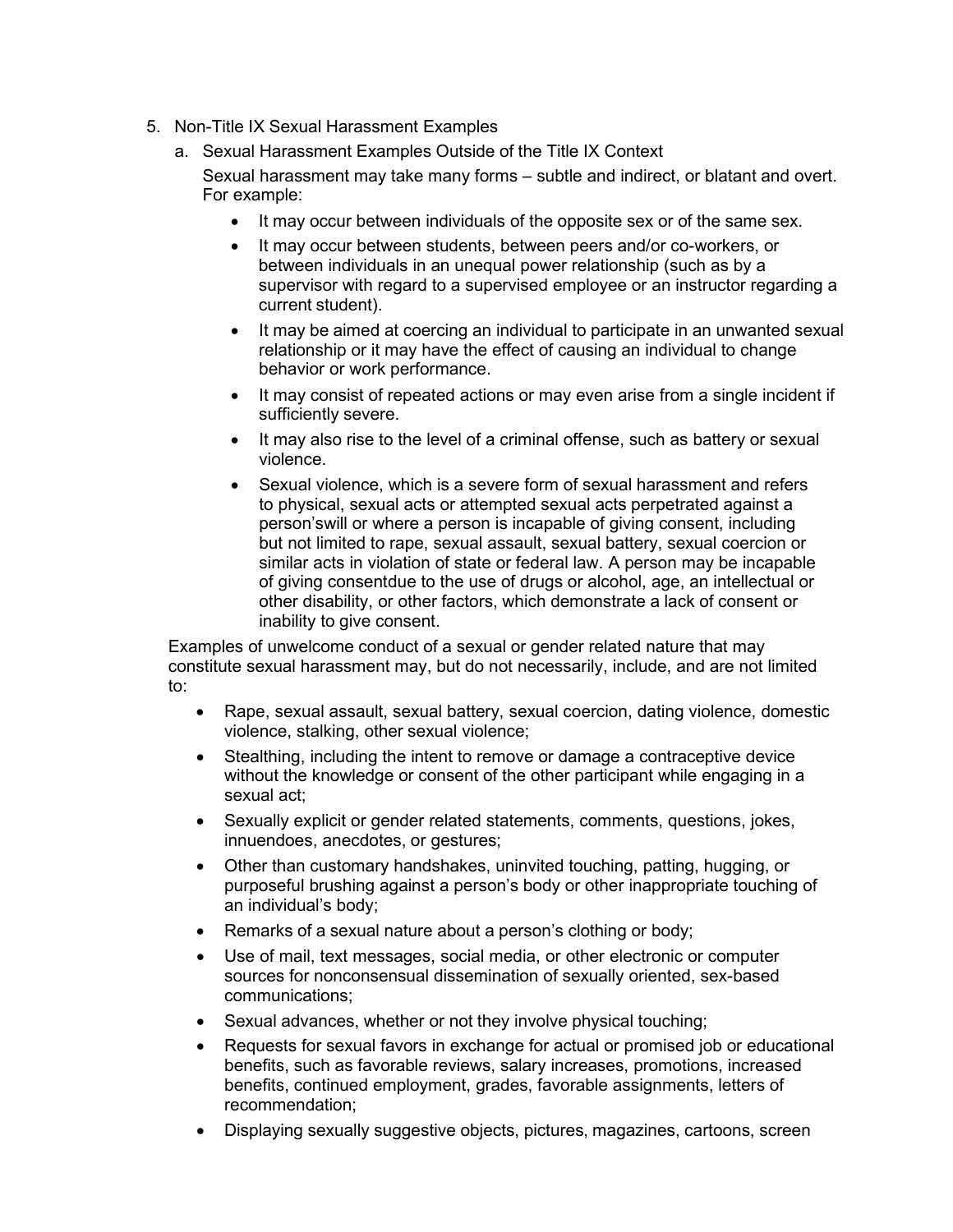savers or electronic files;

- Inquiries, remarks, or discussions about an individual's sexual experiences or activities and other written or oral references to sexual conduct;
- Indecent exposure.

This behavior is unacceptable in the workplace and the academic environment. Even one incident, if it is sufficiently serious, may constitute sexual harassment. One incident, however, does not necessarily constitute sexual harassment.

- 6. Sexual Assault, Dating Violence, Domestic Violence, Stalking, Coercion and Consent **Defined** 
	- a. Sexual Assault

"Sexual assault" means an offense that meets the definition of rape, fondling, incest, or statutory rape as used in the Federal Bureau of Investigation's Uniform Crime Reporting Program.

"Rape" means penetration, no matter how slight, of the vagina or anus with any body part or object, or oral penetration by a sex organ of another person, without the consent of the victim, including instances where the victim is incapable of giving consent because of his/her age or because of his/her temporary or permanent mental or physical incapacity.

"Fondling" means the touching of the private body parts of another person for the purpose of sexual gratification, without the consent of the victim, including instances where the victim is incapable of giving consent because of his/her age or because of his/her temporary or permanent mental or physical incapacity.

"Incest" means sexual intercourse between persons who are related to each other within the degrees wherein marriage is prohibited by law.

"Statutory rape" means sexual intercourse with a person who is under the statutory age of consent (16 years old).

b. Dating Violence

"Dating violence" means violence committed by a person who is or has been in a social relationship of a romantic or intimate nature with the victim, and where the existence of such a relationship shall be determined based on a consideration of the following factors: the length of the relationship, the type of relationship, and the frequency of interaction between the persons involved in the relationship.

For the purpose of complying with the requirements of this Section and 34 CFR 668.41, any incident meeting this definition is considered a crime for the purpose of Clery Act reporting.

c. Domestic Violence

"Domestic violence" means felony or misdemeanor crimes of violence committed by a current or former spouse or intimate partner of the victim, by a person with whom the victim shares a child in common, by a person who is cohabitating with or has cohabitated with the victim as a spouse or intimate partner, by a person similarly situated to a spouse of the victim under the domestic or family violence laws of the jurisdiction receiving grant monies, or by any other person against an adult or youth victim who is protected from that person's acts under the domestic or family violence laws of the jurisdiction.

d. Stalking

"Stalking" means engaging in a course of conduct on the basis of sex directed at a specific person that would cause a reasonable person to fear for the person's safety or the safety of others, or suffer substantial emotional distress.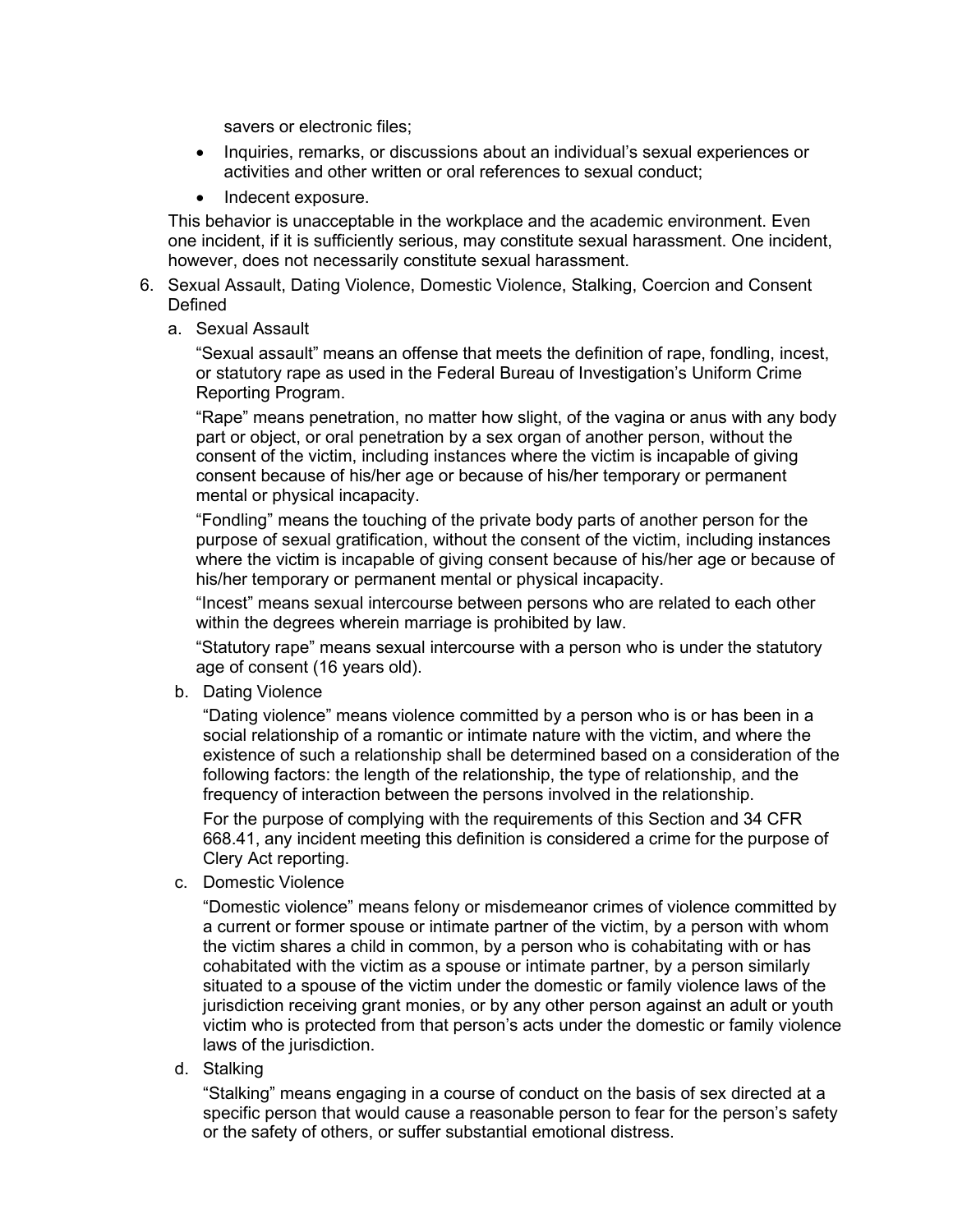e. Coercion

"Coercion" means the intent to compel a person to do or abstain from doing an act that the person has the right to do or abstain from doing through words, conduct or pressure by:

- the use of violence or threats of violence against a person or the person's family or property;
- depriving or hindering a person in the use of any tool, implement or clothing;
- attempting to intimidate a person by threats or force;
- compelling another individual to initiate or continue sexual activity against an individual's will; or
- threatening to "out" someone based on sexual orientation, gender, identity, or gender expression and threatening to harm oneself if the other party does not engage in the sexual activity.

Coercion can include a wide range of behaviors, including intimidation, manipulation, threats, and blackmail.

f. Consent

Conduct is unwelcomed if it is done in the absence of consent.

"Consent" means an affirmative, clear, unambiguous, knowing, informed, and voluntary agreement between all participants to engage in sexual activity.

- Consent is active, not passive. Silence or lack of resistance cannot be interpreted as consent.
- Seeking and having consent accepted is the responsibility of the person(s) initiating each specific sexual act regardless of whether the person initiating the act is under the influence of drugs and/or alcohol.
- The existence of a dating relationship or past sexual relations between the participants does not constitute consent to any other sexual act.
- Affirmative consent must be ongoing throughout the sexual activity and may be withdrawn at any time. When consent is withdrawn or cannot be given, sexual activity must stop.
- Consent cannot be given when it is the result of any coercion, intimidation, force, deception, or threat of harm.
- Consent cannot be given when a person is incapacitated. Incapacitation occurs when an individual lacks the ability to fully, knowingly choose to participate in sexual activity. Incapacitation includes impairment due to drugs or alcohol (whether such use is voluntary or involuntary); inability to communicate due to a mental or physical condition; the lack of consciousness or being asleep; being involuntarily restrained; if any of the parties are under the age of 16; or if an individual otherwise cannot consent.
- The definition of consent does not vary based upon a participant's sex, sexual orientation, gender identity or gender expression.
- 7. Other Definitions:
	- a. "Complainant" means an individual who is alleged to be the victim of conduct that could constitute sexual harassment.
	- b. "Reporting Party" means any person who reports sexual harassment or conduct that could constitute sexual harassment, whether or not the person reporting is the person alleged to be the victim.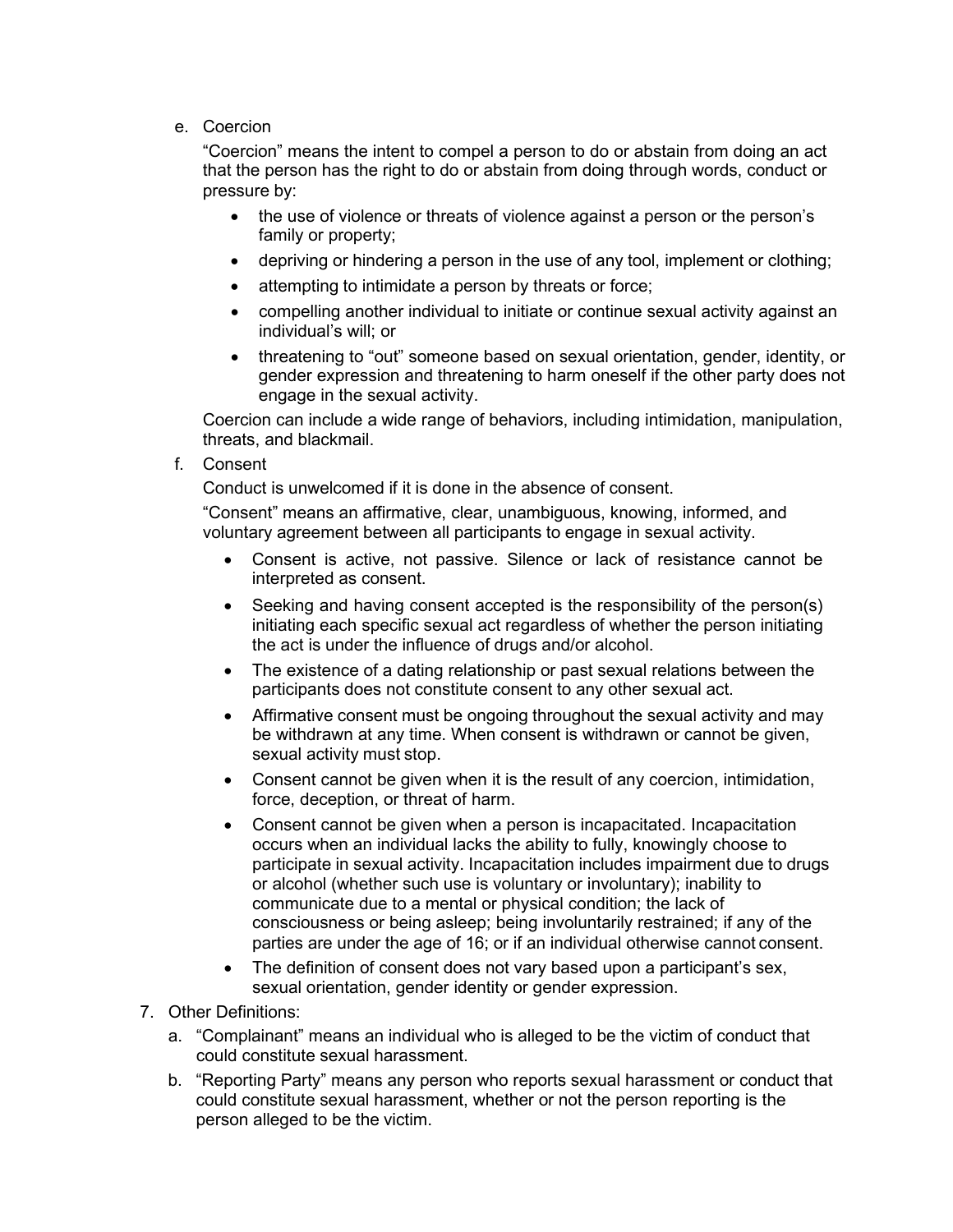- c. "Respondent" means an individual who has been reported by the individual engaging in the conduct that could constitute sexual harassment.
- B. Remedies and Interim Measures for Unlawful Discrimination and Unlawful Harassment that Does Not Constitute Sexual Harassment under Title IX

It may be necessary or advisable to take actions (as determined by the institution) designed to minimize the chance that either party may either harass or retaliate against the other party and to provide support to the parties, as appropriate. The measures themselves must not amount to retaliation and shall not be deemed to be a sanction. Depending on the specific nature of the problem, interim measures and final remedies may include, but are not limited to:

For Students:

- a. Issuing mutual no contact directives;
- b. Providing an escort to ensure safe movement between classes and activities;
- c. Not sharing classes or extracurricular activities;
- d. Moving to a different residence hall;
- e. Providing written information regarding institution and community services including but not limited to medical, counseling and academic support services, such as tutoring;
- f. Providing extra time to complete or re-take a class or withdraw from a class without an academic or financial penalty;
- g. Restricting to online classes;
- h. Providing information regarding campus transportation options;
- i. Reviewing any disciplinary actions taken against the complainant or the respondent to see if there is a connection between the sexual misconduct and the misconduct that may have resulted in the complainant or the respondent being disciplined<sup>1</sup>;
- j. Requiring the parties to report any violations of these restrictions; and
- k. Taking a leave of absence.

For Employees:

- l. Provide an escort to ensure safe movement between work area and/or parking lots/other campus locations;
- m. Issuing mutual no contact directives;
- n. Placement on leave;
- o. Transfer to a different area/department or shift in order to eliminate or reduce further business/social contact;
- p. Providing information regarding campus transportation options;
- q. Instructions to stop the conduct;
- r. Providing information regarding institution and community services including medical, counseling and Employee Assistance Program;
- s. Reassignment of duties;
- t. Changing the supervisory authority; and
- u. Directing the parties to report any violations of these restrictions.

<sup>1</sup> For example, if one party was disciplined for skipping a class in which the other party was enrolled, the institution should review the incident to determine if class was skipped to avoid contact with the other party.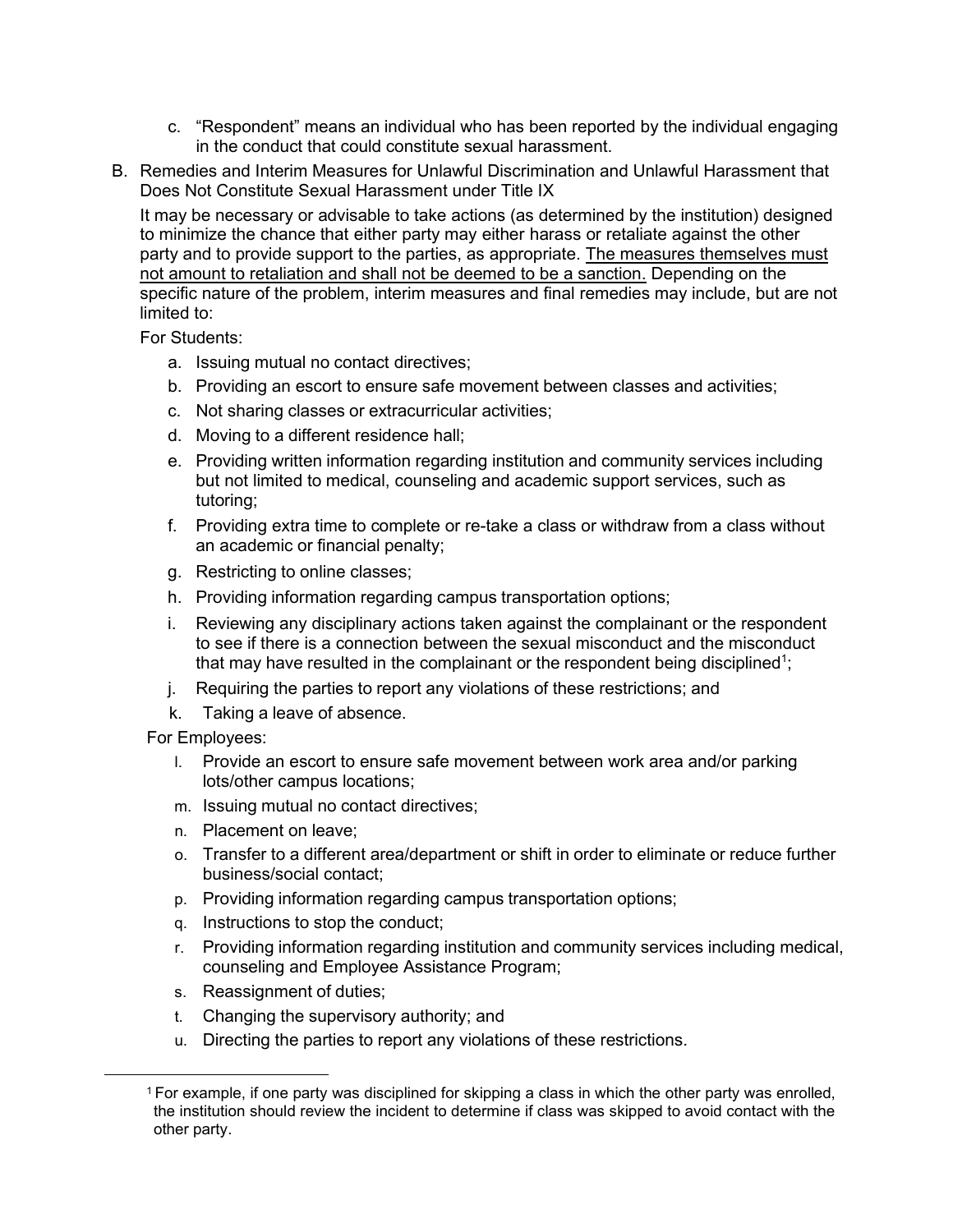All institution administrators, academic and administrative faculty, and staff are responsible for carrying out the interim measures and final remedies.

Interim measures and final remedies may include restraining orders, or similar lawful orders issued by the institution, criminal, civil or tribal courts. Interim measures and final remedies will be confidential to the extent that such confidentiality will not impair the effectiveness of such measures or remedies.

Final remedies may also include review and revision of institution sexual misconduct policies, increased monitoring, supervision or security at locations where incidents have been reported; and increased and/or targeted education and prevention efforts.

Any interim measures or final remedies shall be monitored by the Title IX Coordinator throughout the entire process to assess whether the interim measures or final remedies meet the goals of preventing ongoing unlawful discrimination or harassment, protecting the safety of the parties, restoring access to the institution's education programs and activities, and preventing retaliatory conduct.

Notwithstanding a complainant's request for confidentiality under Subsection 6 of Subsection C, the institution may undertake interim measures.

C. Complaint and Investigation Procedure for Unlawful Discrimination and Unlawful Harassment that Does Not Constitute Sexual Harassment under Title IX

## **Introduction**

This Section provides the complaint and investigation procedures for complaints of unlawful discrimination or unlawful harassment that does not constitute "sexual harassment" under Title IX (except that complaints against students may be referred to student disciplinary processes), including instances where the institution has notice of unlawful discrimination or harassment. The Chancellor (for the System Office) and each President shall designate no fewer than two administrators to receive complaints. The administrators designated to receive the complaints may include the following: (1) the Title IX Coordinator; (2) the HumanResources Officer; or (3) any other officer designated by the President. The President may also designate a primary investigating officer (primary officer) to investigate all complaints. The primary officer may be any of the individuals identified in this paragraph. All complaints,whether received by the Human Resources Officer or other designated officer, must immediately be forwarded to the Title IX Coordinator.

An individual filing a complaint of unlawful discrimination or harassment shall have the opportunity to select an independent advisor for assistance, support, and advice and shall be notified of this opportunity by the Title IX Coordinator or designee. It shall be the choice of the individual filing the complaint to utilize or not utilize an independent advisor and their responsibility to pay any associated fees. An independent advisor may be brought into the process at any time at the request of the complainant. An independent advisor may be any person who does not have a conflict of interest and who is not a witness in the matter.

An individual against whom a complaint of unlawful discrimination or harassment is filed shall have the opportunity to select an independent advisor for assistance, support, and advice and shall be notified of this opportunity by the Title IX Coordinator or designee. It shall be the choice of the individual against whom the complaint is filed to utilize or not utilize an independent advisor and their responsibility to pay any associated fees. An independent advisor may be brought into the process at any time at the request of the respondent. An independent advisor may be any person who does not have a conflict of interest and who is not a witness in the matter.

The individual filing a complaint of unlawful discrimination or harassment and the individual against whom a complaint is filed must be provided this policy which addresses interim measures and written notification of services available on campus and in the community. If anyone in a supervisory, managerial, administrative or executive role or position, such as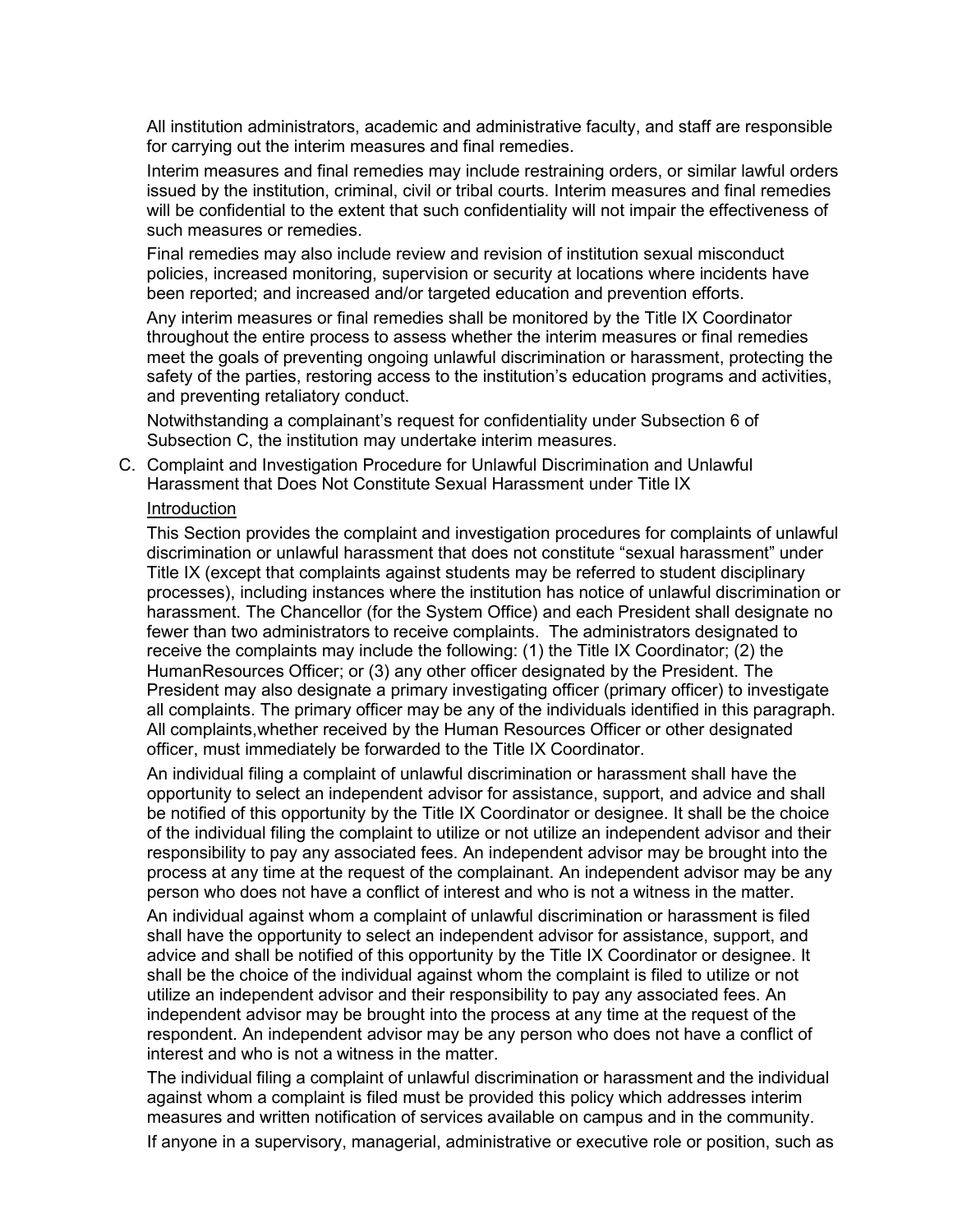a supervisor, department chair, or director of a unit, receives a complaint of unlawful discrimination or harassment, or observes or becomes aware of conduct that may constituteunlawful discrimination or harassment, the person must immediately contact one of the individuals identified in this Section above to forward the complaint and/or provide information about the conduct, to discuss it and/or to report the action taken.

Complaints of unlawful discrimination or harassment should be filed as soon as possible with the supervisor, department chair, dean, or one of the administrators listed in this Section above and/or designated by the President (or the Chancellor for NSHE System Administration matters) to receive complaints of alleged unlawful discrimination or harassment.

1. Time Frames

Complaints of unlawful discrimination or harassment that does not constitute sexual harassment under Title IX must be filed within the time frames stated below.

Holidays and weekends should be included in all calculations. If, however, the deadline falls on a weekend or holiday, the complaint may be filed on the next business day and still considered timely. (Business days are non-weekend and nonholiday days in which NSHE administrative offices are open for business.)

Resources, to include actions commonly classified as "interim measures," are available to eligible students and employees notwithstanding the issue of timeliness.

a. Employee Complaints

All employment complaints alleging unlawful discrimination or harassment (to include retaliation) must be received in the appropriate institutional office within 300 calendar days from the day the alleged act took place. If more than one act is alleged, the deadline will apply to each act independently, except in complaints of ongoing unlawful discrimination or harassment.

Complaints of ongoing unlawful discrimination or harassment must be filed within 300 calendar days of the last alleged incident of unlawful harassment, although all alleged incidents of ongoing unlawful discrimination or harassment may be considered during the investigation, even if the earlier incidents are alleged to have occurred more than 300 calendar days earlier.

b. Student Complaints

All student complaints alleging unlawful discrimination or harassment (to include retaliation) must be received in the institution's appropriate office within 180 calendar days from the day the alleged act took place. If more than one act is alleged, the deadline will apply to each event independently, except in complaints of ongoing unlawful discrimination or harassment. Complaints of ongoing unlawful discrimination or harassment must be filed within 180 calendar days of the last alleged incident of ongoing unlawful discrimination or harassment, although all alleged incidents of ongoing unlawful discrimination or harassment may be considered during the investigation, even if the earlier incidents are alleged to have occurred more than 180 calendar days earlier.

c. Other/Campus Visitor/Non-employee

Complaints alleging unlawful discrimination or harassment (to include retaliation) asserted by individuals who are neither NSHE employees nor students alleging unlawful discrimination or harassment by a NSHE employee during the employee's work hours, or by a NSHE student on campus or at a NSHE-sponsored event, must be received in the institution's appropriate office within 180 calendar days from the day the alleged act took place. If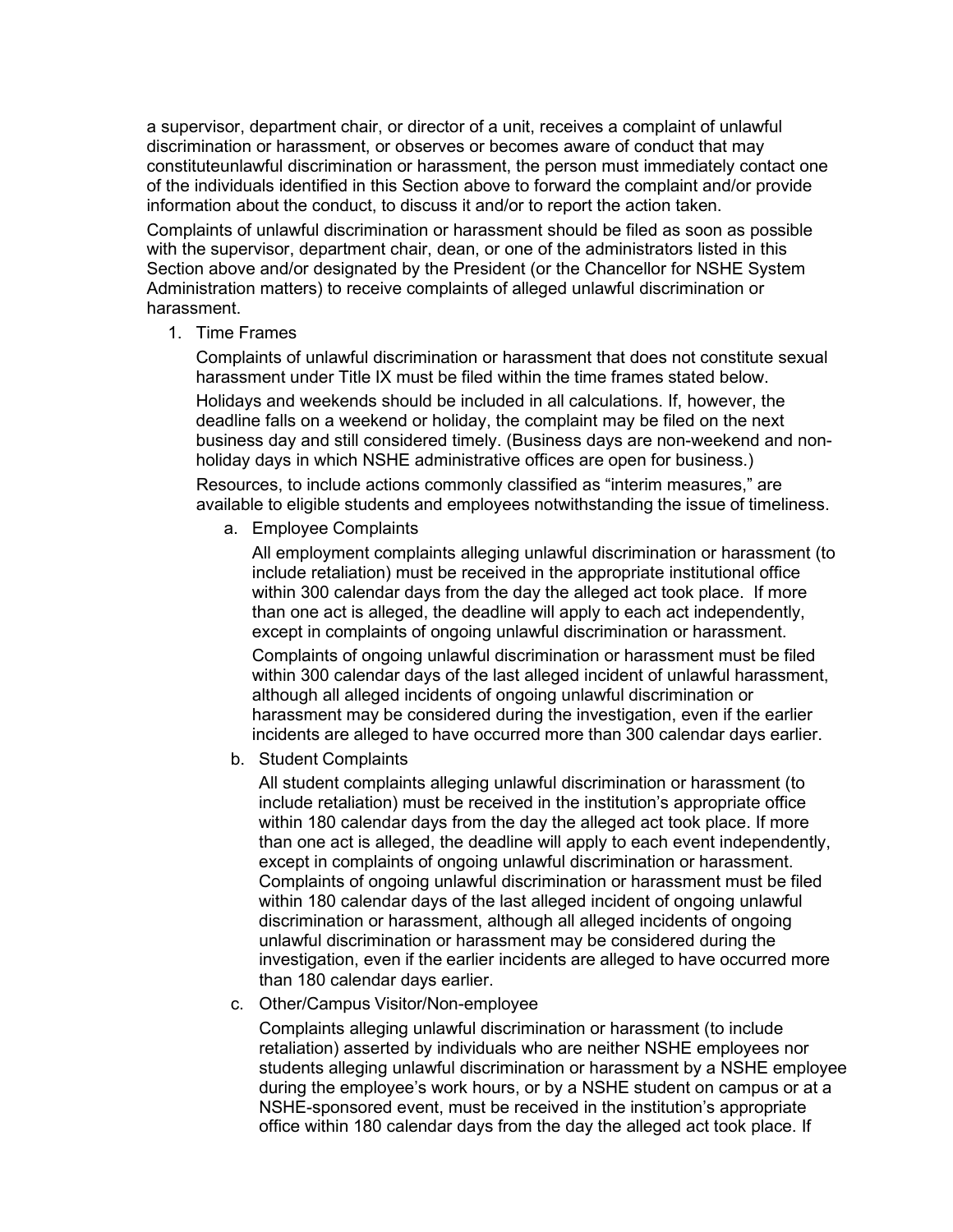more than one act is alleged, the deadline will apply to each act independently, except in complaints of ongoing unlawful discrimination or harassment. Complaints of ongoing unlawful discrimination or harassment must be filed within 180 calendar days of the last alleged incident of ongoing unlawful discrimination or harassment, although all alleged incidents of ongoing unlawful discrimination or harassment may be considered during the investigation, even if the earlier incidents are alleged to have occurred more than 180 calendar days earlier.

- 2. Complaint Procedures
	- a. Employees
		- i. An employee who believes that they have been subjected to unlawful discrimination or harassment by anyone is encouraged – but it is neither necessary nor required, particularly if it may be confrontational – to promptly tell the person that the conduct is unwelcome and ask the person to stop the conduct. An employee is not required to do this beforefiling a complaint. A person who receives such a request must immediately comply with it and must not retaliate against the employee.
		- ii. The employee may file an unlawful discrimination or harassment complaint with their immediate supervisor, who will in turn immediately contact one of the officials listed in the introduction to this Section above.
		- iii. If the employee feels uncomfortable about discussing the incident with theimmediate supervisor, the employee should feel free to bypass the supervisor and file a complaint with one of the other listed officials or with any other supervisor.
		- iv. After receiving any employee's complaint of an incident of alleged unlawful discrimination or harassment, the supervisor will immediately contact any of the individuals listed in the Introduction to this Section above to forward the complaint, to discuss it and/or to report the action taken. The supervisor has a responsibility to act even if the individuals involved do not report the complaint to that supervisor.

### b. Students

- i. A student who believes that they have been subjected to unlawful discrimination or harassment by anyone is encouraged – but it is neither necessary nor required particularly if it may be confrontational – to promptly tell the person that the conduct is unwelcome and ask the person to stop the conduct. A student is not required to do this before filing a complaint. A person who receives such a request must immediately comply with it and must not retaliate against the student.
- ii. The student may file a complaint with their major department chair or director of an administrative unit, who will in turn immediately contact one of the officials listed in the Introduction of this Section above.
- iii. If the student feels uncomfortable about discussing the incident with the department chair or director of an administrative unit, the student should feel free to bypass the person and file a complaint with one of the above officials in the Introduction to this Section or to any chair, dean, or director of an administrative unit who will in turn immediately contact one of the officials listed above in the Introduction to this Section to forward the complaint, to discuss it and/or to report the action taken. The chair, dean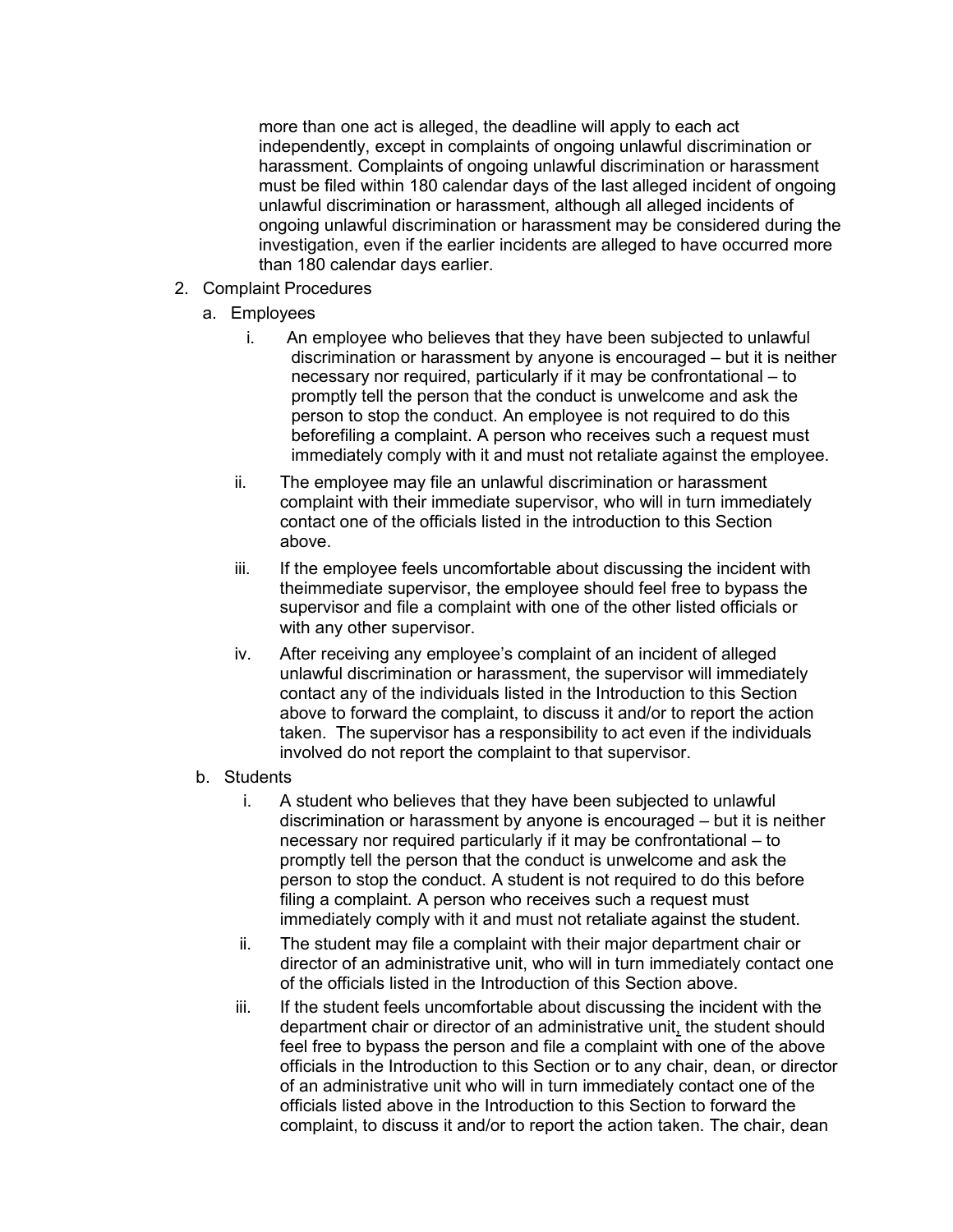or director of an administrative unit has a responsibility to act even if the individuals involved do not report to that person.

- 3. Training, Investigation and Resolution
	- a. General Requirements. The Title IX Coordinator, executives, administrators designated to receive complaints, and appropriate management level(s) with decision-making authority shall have training or experience in handling unlawful discrimination and misconduct complaints, and in the operation of the NSHE and *Nevada Administrative Code* disciplinary procedures.
	- b. Special Training With Regard to Sexual Violence.

i. The training for each of the individuals identified in paragraph 3.a above,should include annual training on how to investigate and conduct hearings in a manner that protects the safety of the parties and promotesaccountability; information on working with and interviewing persons subjected to sexual violence; information on particular types of conduct that would constitute sexual violence, including stalking and same-sex sexual violence; the proper standard of review for sexual violence complaints (preponderance of the evidence); information on risk reduction; information on consent and the role drugs or alcohol can play in the ability to consent; the importance of accountability for individuals found to have committed sexual violence; the need for remedial actions for the respondent, complainant, and institution community; how to determine credibility; how to evaluate evidence and weigh it in an impartial manner; how to conduct investigations; confidentiality; the effects of trauma, including neurobiological change; and cultural awareness training regarding how sexual violence may impact studentsdifferently depending on their cultural backgrounds.

- ii. The Director or designee for an institution's campus law enforcement shall ensure annual training, reviewed by the Title IX Coordinator, is provided to its officers that includes: working with and interviewing persons subjected to sexual violence; information on particular types of conduct that would constitute sexual violence, including stalking and same-sex sexual violence; information on consent and the role drugs or alcohol can play in the ability to consent; the effects of trauma, including neurobiological change; and cultural awareness training regarding how sexual violence may impact students differently depending on their cultural backgrounds.
- iii. Investigation. After receiving a complaint or information about the incident or behavior, the Title IX Coordinator or the primary officer, or designee, will initiate an investigation to gather information about the incident. If the Title IX Coordinator or primary officer, or designee, is unable to initiate an investigation, due to a conflict or for any other reason, the President shall designate another individual to act as primary officer for the matter. Each institution may set guidelines for the manner in which an investigation shall be conducted. The guidelines shall provide for the prompt, thorough, impartial, and equitable investigation and resolution of complaints, and shall identify the appropriate management level with final decision-making authority. The guidelines shall, at a minimum, provide the person subject to the complaint with information as to the nature of the complaint, and shall further provide that the person filing the complaint and the person who is the subject of the complaint have equal rights to be interviewed, identify witnesses and provide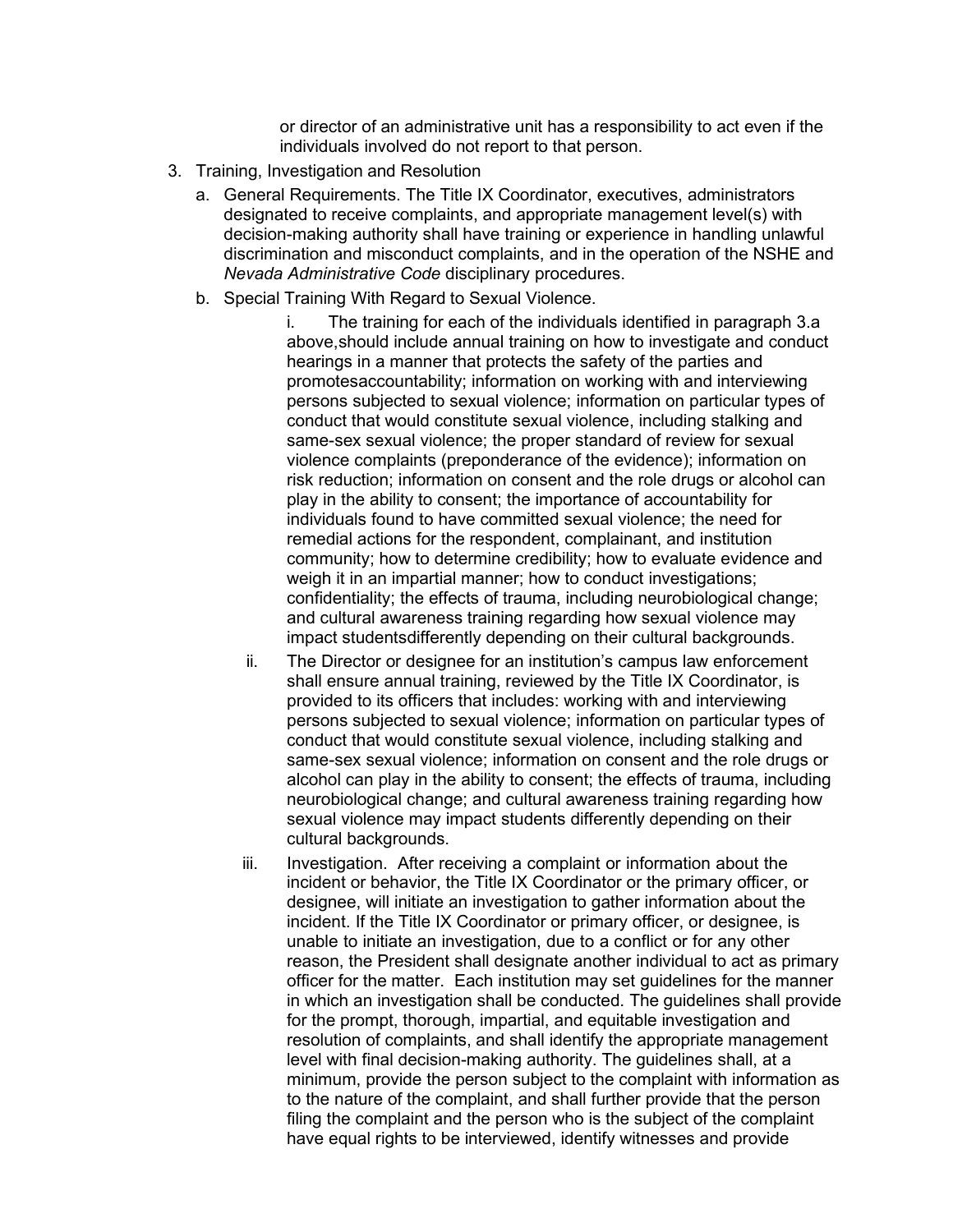documentation pertaining to the complaint. In most cases, an investigation should be completed within a reasonable time from receipt of the complaint or information about the conduct. At the completion of the investigation, findings and a recommendation will be made to the appropriate management level with final decision-making authority regarding the resolution of the matter. The recommendation is advisory only.

iv. Standard of Review. The standard for evaluating complaints shall be a preponderance of the evidence (i.e., the evidence establishes that it is more likely than not that the prohibited conduct occurred).

v. Management Determination. After the recommendation has been made, a determination will be made by appropriate management level with final decision-making authority regarding the resolution of the matter. If warranted, disciplinary action up to and including involuntary termination or expulsion may be taken. Any such disciplinary action shall be taken, as applicable, in accordance with NSHE Code Chapter 6, Chapter 8 or Chapter 10 (or applicable Student Code of Conduct), or, in the case of classified employees or law enforcement personnel, *Nevada Administrative Code* (NAC) Chapter 284 or Chapter 289, and/or associated collective bargaining agreement, or in the case of DRI technologists, the Technologists Manual. Other appropriate actions will betaken to correct problems and remedy effects, if any, caused by the conduct, if appropriate. If proceedings are initiated under Title 2, Chapter 6, Chapter 8 or Chapter 10, the applicable Student Code of Conduct, the NAC Chapter 284 or Chapter 289 and/or associated collective bargaining agreement, or Technologists Manual, the investigation conducted pursuant to this policy may be used as part of such investigations. The administrative officer, in their discretion, may also supplement the investigation with additional investigation. In any disciplinary hearings conducted pursuant to a Student Code of Conduct or under Title 2, Chapter 6, Chapter 8, Chapter 10, the NAC Chapter 284 or Chapter 289 and/or associated collective bargaining agreement, or Technologists Manual, the standard of evidence shall be by a preponderance of the evidence (i.e., the evidence establishes that it is more likely than not that the prohibited conduct occurred).

In connection with any such disciplinary hearings, the person filing the complaint and the person who is the subject of the complaint have equal rights to be interviewed, identify witnesses, and provide and receive documentation and witness lists pertaining to the complaint.

vi. Parties to be Informed. Within 14 business days after the appropriate management level with final decision-making authority has made a determination regarding the resolution of the matter, and depending on the circumstances, both parties may be informed concurrently of the resolution (see subparagraph i below). Confidentiality of Actions Taken. In the event actions are taken against an individual under NSHE Code Title 2, Chapter 6, Chapter 8 or Chapter 10 (or applicable Student Code of Conduct) or NAC Chapter 284 or Chapter 289 and/or associated collective bargaining agreement, or the Technologists Manual, such matters generally remain confidential under those Sections, except that final decisions following hearings or appeals of professional employees and State of Nevada personnel hearings involving classified employees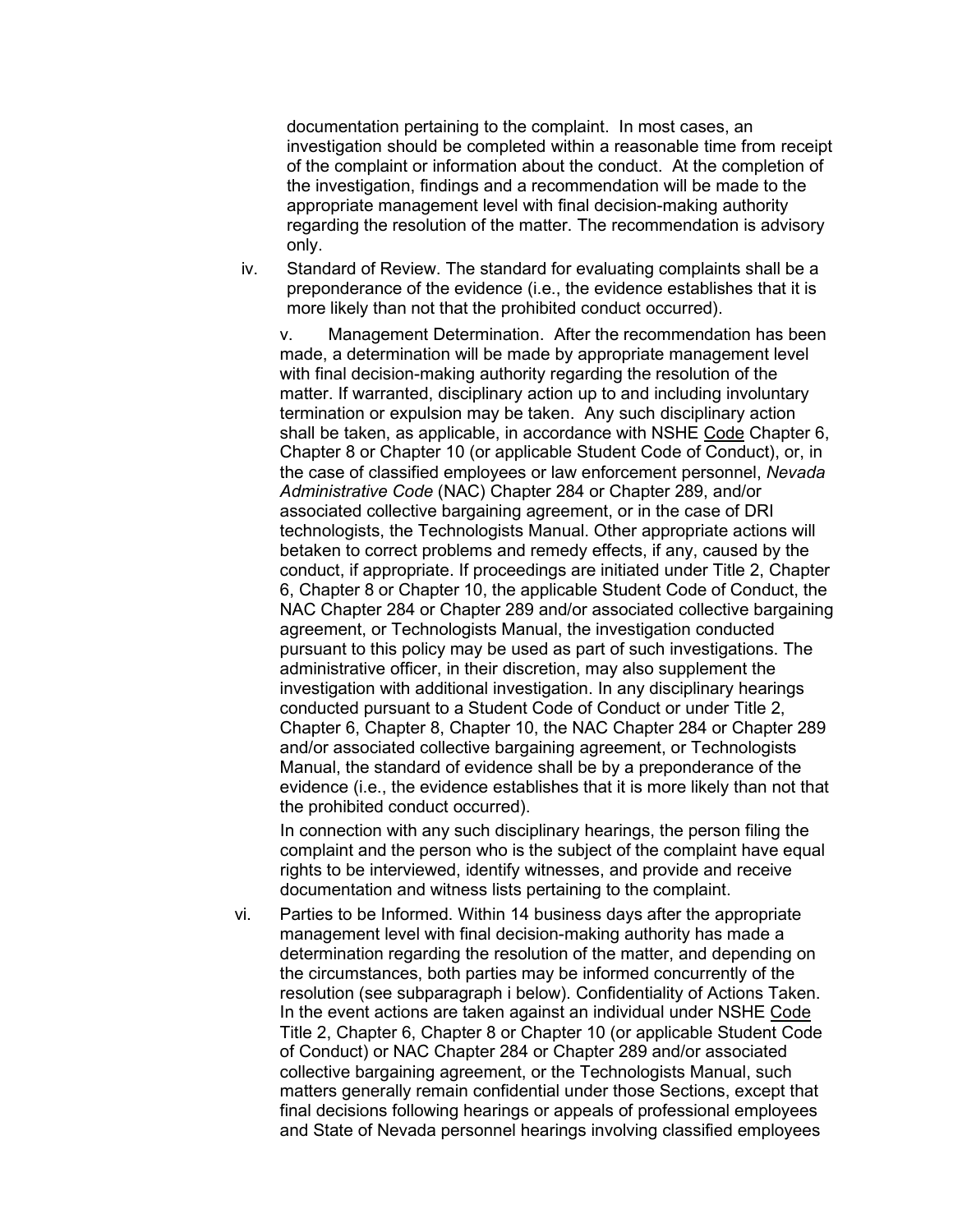are public records. Student matters generally remain confidential under the Family Educational Rights and Privacy Act, 20 U.S.C. §1232g, 34 CFR Part 99 (FERPA).

- vii. Crime of Violence Exception to the Family Educational Rights and Privacy Act (FERPA). When discriminatory conduct or sexual harassment involves a crime of violence or a non-forcible sexual offense, FERPA permits the institution to disclose to the complainant the final results (limited to the name of the respondent, any violation found to have been committed, and any sanction imposed) of a disciplinary proceeding against the respondent, regardless of whether the institution concluded that a violation was committed. With respect to an institutional disciplinary proceeding alleging sexual violence, domestic violence, dating violence or stalking offense, the Jeanne Clery Disclosure of Campus Security Policy and Campus Crime Statistics Act, 20 U.S.C. §1092 (f). 34 CFR 668.46 (Clery Act) requires that the accuser and the accused must be simultaneously informed of the outcome.
- viii. Disclosure of Sanction Imposed. In the event a student is found to have engaged in sexual harassment of another student, the institution shall disclose to the student who was harassed, information about the sanction imposed on the student who was found to have engaged in harassment when the sanction directly relates to the harassed student.
- c. Resignation of Employee or Withdrawal of Student. If a student respondent withdraws from the institution or an employee respondent ends employment (e.g., resigns, retires) while an investigation of a complaint involving unlawful discrimination or harassment is pending under this policy, the Title IX Coordinator shall take appropriate action, which may include completing the investigation to the extent reasonably practicable, in order to prevent the reoccurrence of and to remedy the effects of the alleged misconduct.
- d. Title IX Coordinator Monitoring. The institution Title IX Coordinator has primary responsibility for coordinating the institution's efforts to comply with and carry out its responsibilities under this Subsection. The Title IX Coordinator is responsible for monitoring all aspects of the investigation and any interim measures or final remedies to help ensure that:
	- 1. the process is fair and equitable to both the complainant and the respondent;
	- 2. the applicable policies and procedures of NSHE and of the institution are followed; and
	- 3. the interim measures and final remedies are followed.
- 4. Prompt Attention

Complaints of unlawful discrimination or harassment are taken seriously and will be dealt with promptly, thoroughly, impartially, and equitably. Where unlawful discrimination or harassment is found to have occurred, the NSHE institution or unit where it occurred will act to stop the unlawful discrimination or harassment, to prevent its recurrence, to remedy its effects, if any, and to discipline those responsible.

5. Confidentiality

The NSHE recognizes that confidentiality is important. However, in some limited circumstances confidentiality cannot be guaranteed. The administrators, faculty or staff responsible for implementing this policy will respect the privacy of individuals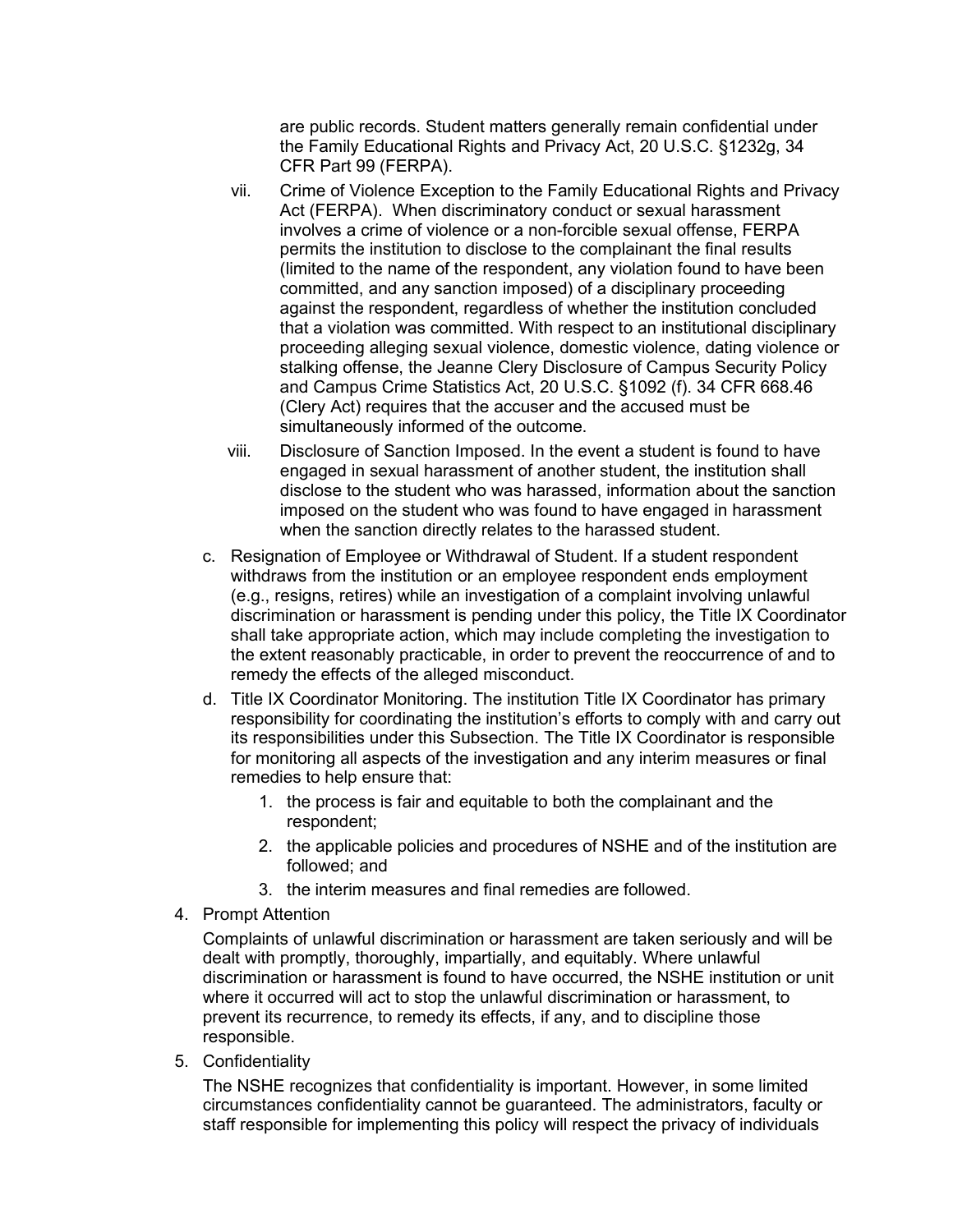reporting or accused of unlawful discrimination or harassment to the extent reasonably possible and will maintain confidentiality to the extent possible. Examples of situations where confidentiality cannot be maintained include, but are not limited to, necessary disclosures during an investigation, circumstances where the NSHE is required by law to disclose information (such as in response to legal process), or when an individual is in harm's way.

- a. Confidentiality in Complaints Involving Unlawful Discrimination or Harassment. In complaints involving unlawful discrimination or harassment the following applies:
	- i. Varying Confidentiality Obligations. In situations involving unlawful discrimination or harassment, individuals are encouraged to talk to somebody about what happened in order for them to receive the support they need. Different individuals at the institution have different abilities to maintain an individual's confidentiality:
		- Some are required to maintain near complete confidentiality; talking to them is sometimes called a "privileged communication."
		- Other employees may talk to an individual in confidence, and generally only report to the institution that an incident occurred without revealing any personally identifying information. Disclosures to these employees will not trigger investigation into an incident against the individual's wishes, except in certain circumstances discussed below.
		- Some employees are required to report all the details of an incident (including the identities of all involved) to the Title IX Coordinator. A report to these employees (called "officials with authority") constitutes a report to the institution – and generally obligates the institution to investigate the incident and take appropriate steps to address the situation.

This policy is intended to make employees, students and others aware of the various reporting and confidential disclosure options available to them so they can make informed choices about where to turn should they want to report an act of sexual violence. The institution encourages individuals to talk to someone identified in one or more of these groups.

- ii. Privileged and Confidential Communications. A complainant or respondent may wish to consult with professional counselors, pastoral counselors or others. Certain professionals are not required to report incidents unless they have been granted permission:
	- Professional Counselors. Professional, licensed counselors who provide mental-health counseling to members of the institution community (and including those who act in that role under the supervision of a licensed counselor) are not required to report any information about an incident to the Title IX Coordinator without a complainant's permission.
	- Pastoral Counselors. A complainant and/or a respondent may choose to consult with a non-institution pastoral counselor and is encouraged to discuss confidentiality with that individual.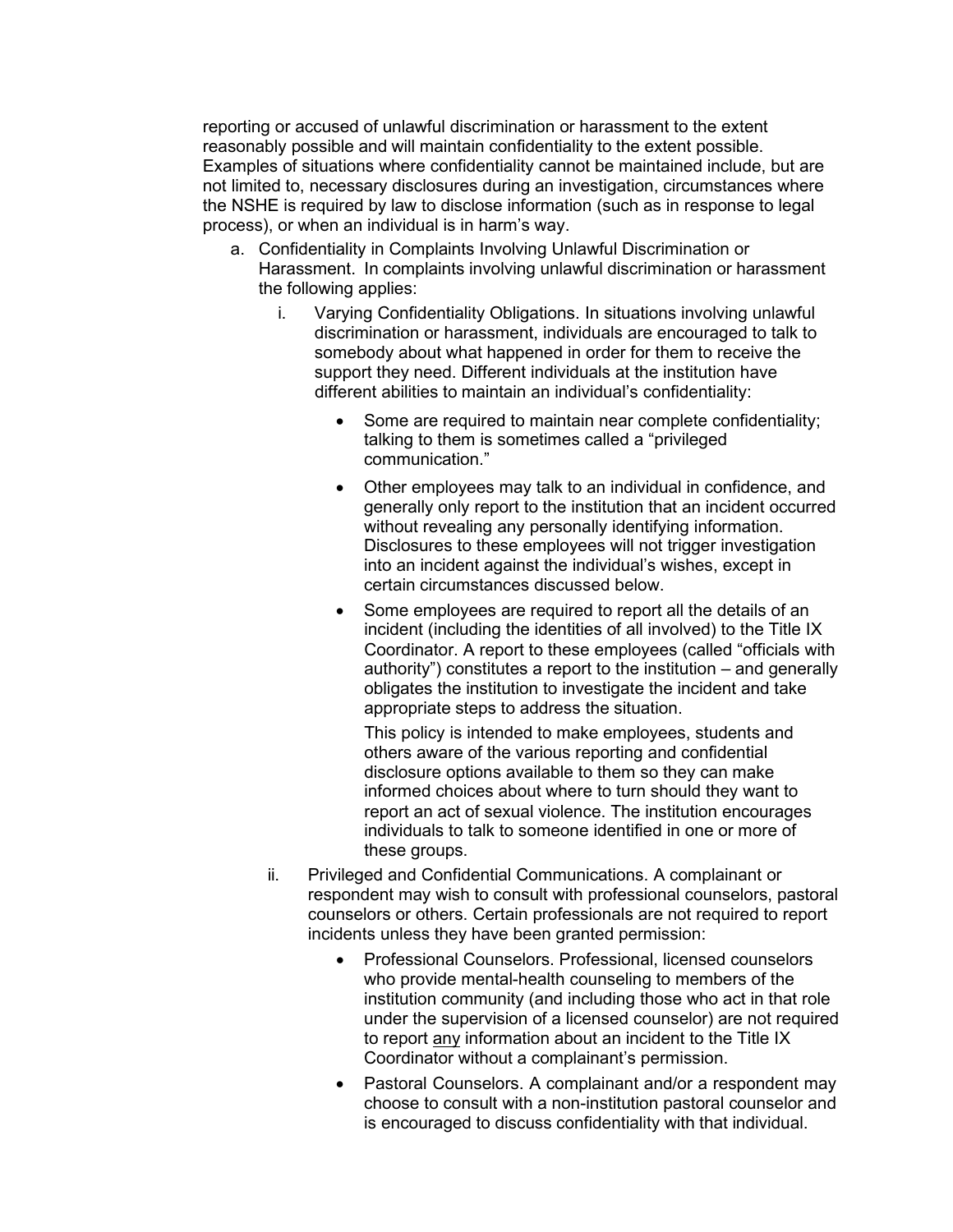- Under Nevada law other professionals who may maintain confidentiality include lawyers, psychologists, doctors, social workers, and victim's advocates as defined in NRS 49.2545.
- Off-Campus Counselors and Advocates. Off-campus counselors, advocates, and health care providers will also generally maintain confidentiality and will not share information with the institution unless the individual requests the disclosure and signs a consent or waiver form.
- iii. Complainant Options. A complainant who reports an act of unlawful discrimination or harassment only to a professional listed above in Subsection 2 of Subsection a of Subsection 5 must understand that, if they want to maintain confidentiality, the institution will be unable to conduct a full investigation into the incident and will likely be unable to pursue disciplinary action against the respondent.

A complainant who at first requests confidentiality may later decide to file a complaint with the institution or report the incident to local law enforcement, and thus have the incident fully investigated. A complainant shall be assisted in reporting the incident to local law enforcement if the complainant requests such assistance.

Other Reporting Obligations: While professional counselors may maintain a complainant's confidentiality vis-à-vis the institution, they may have reporting or other obligations under state law. For example,there may be an obligation to report child abuse, an immediate threat of harm to self or others, or to report in the case of hospitalization for mental illness.

NSHE Employee Assistance Program providers would follow these guidelines, as would professionals in NSHE institution student counseling and psychological services areas, and professionals in community health clinics that reside on or are associated with NSHE institutions.

- b. Reporting to "Officials with Authority<sup>2</sup>"
	- i. "Officials with Authority" Defined and Duties. An official with authority" is the institution's Title IX Coordinator or any official of the institution who has authority to institute corrective measures on behalf of the institution, including the President, Vice Presidents, Provost, Vice Provosts, Human Resources Director, and those designated by the President. When a complainant or other person reports an incident of unlawful discrimination or harassment to an official with authority, they have the right to expect the institution to take prompt and appropriate steps to investigate what happened and to resolve the matter promptly and equitably.

<sup>2</sup> Note: Campus Security Authorities, who are designated by the institutions in accordance with Clery Act requirements, have an independent responsibility to report sexual and other crimes (which may be reported anonymously) to campus police.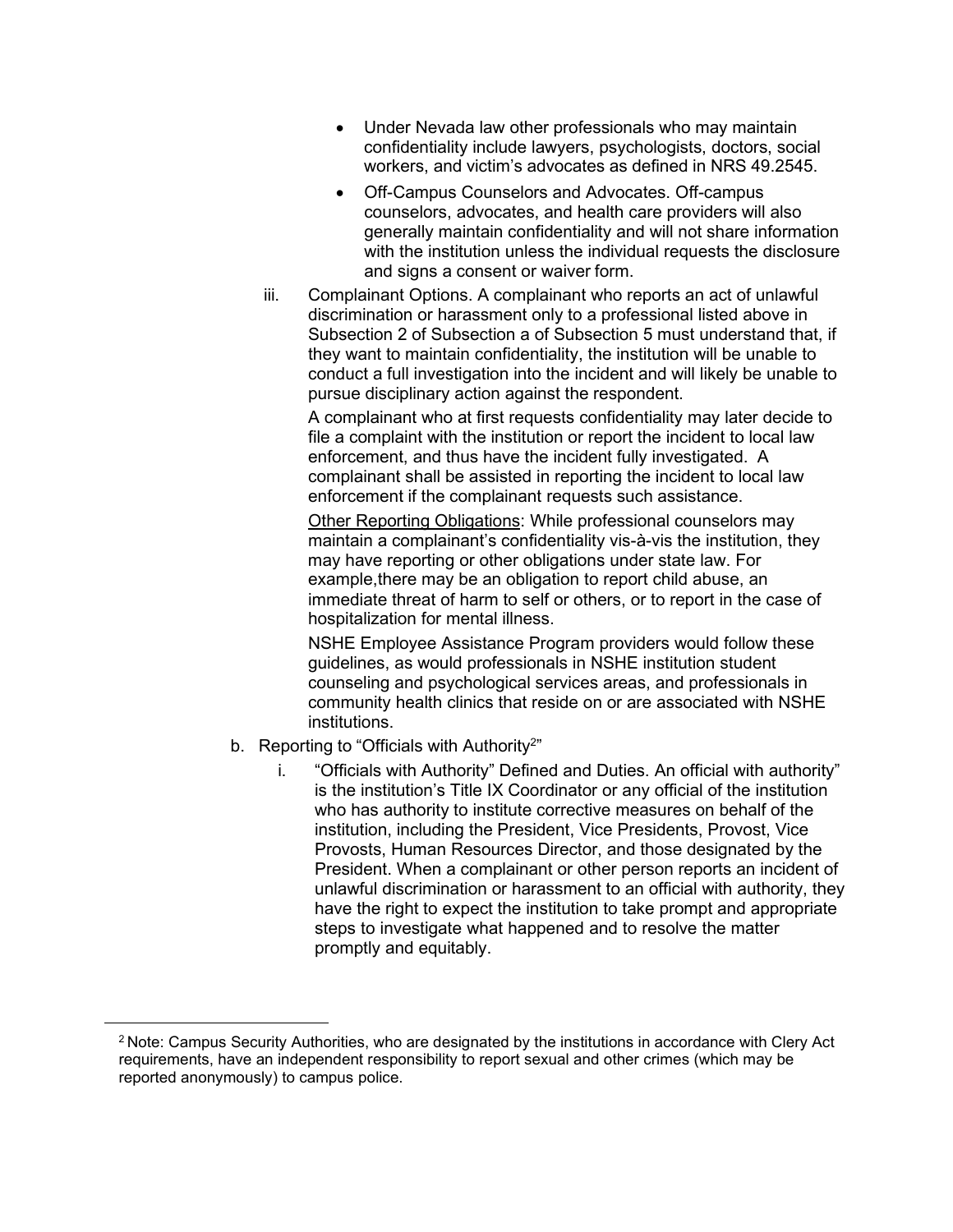An official with authority must report to the Title IX Coordinator all relevant details about the alleged unlawful discrimination or harassment shared by the reporting individual and that the institution will need to determine what happened – including the name(s) of the complainant, respondent(s) and any witnesses, and any other relevant facts, including the date, time and specific location of the alleged incident.

To the extent possible, information reported to an official with authority will be shared only with people responsible for handling the institution's response to the report. An official with authority should not share information with law enforcement without the complainant's consent or unless the complainant has also reported the incident to law enforcement.

ii. Requesting Confidentiality From the Institution: How the Institution Will Weigh the Request and Respond.

> a. Request for Confidentiality. If a complainant discloses an incident to an official with authority but wishes to maintain confidentiality or requests that no investigation into a particular incident be conducted or disciplinary action taken, the institution will weigh that request against the institution's obligation to provide a safe, non-discriminatory environment for everyone, including the complainant, after the official with authority reports the incident to the Title IX Coordinator. If the institution honors the request for confidentiality, a complainant will be informed that the institution's ability to investigate the incident and pursue disciplinary action against the respondent may be limited.

> <span id="page-16-0"></span>There are times when, in order to provide a safe, nondiscriminatory environment for all, the institution may not be able to honor a complainant's request for confidentiality. The institution shall designate an individual to evaluate requests for confidentiality made by a complainant.

- b. Factors to Be Considered. When weighing a complainant's request for confidentiality or a complainant's request that no investigation or discipline be pursued, the institution will consider a range of factors, including the following:
	- i) The increased risk that the identified respondent will commit additional acts of violence, discrimination or harassment, such as:
		- whether there have been other misconduct, violence, discrimination or harassment complaints about the same respondent;
		- whether the respondent has a history of arrests or other records indicating a history of violence, discrimination or harassment;
		- whether the respondent threatened violence, discrimination or harassment against the complainant or others;
		- whether the violence, discrimination or harassment was committed by multiple persons;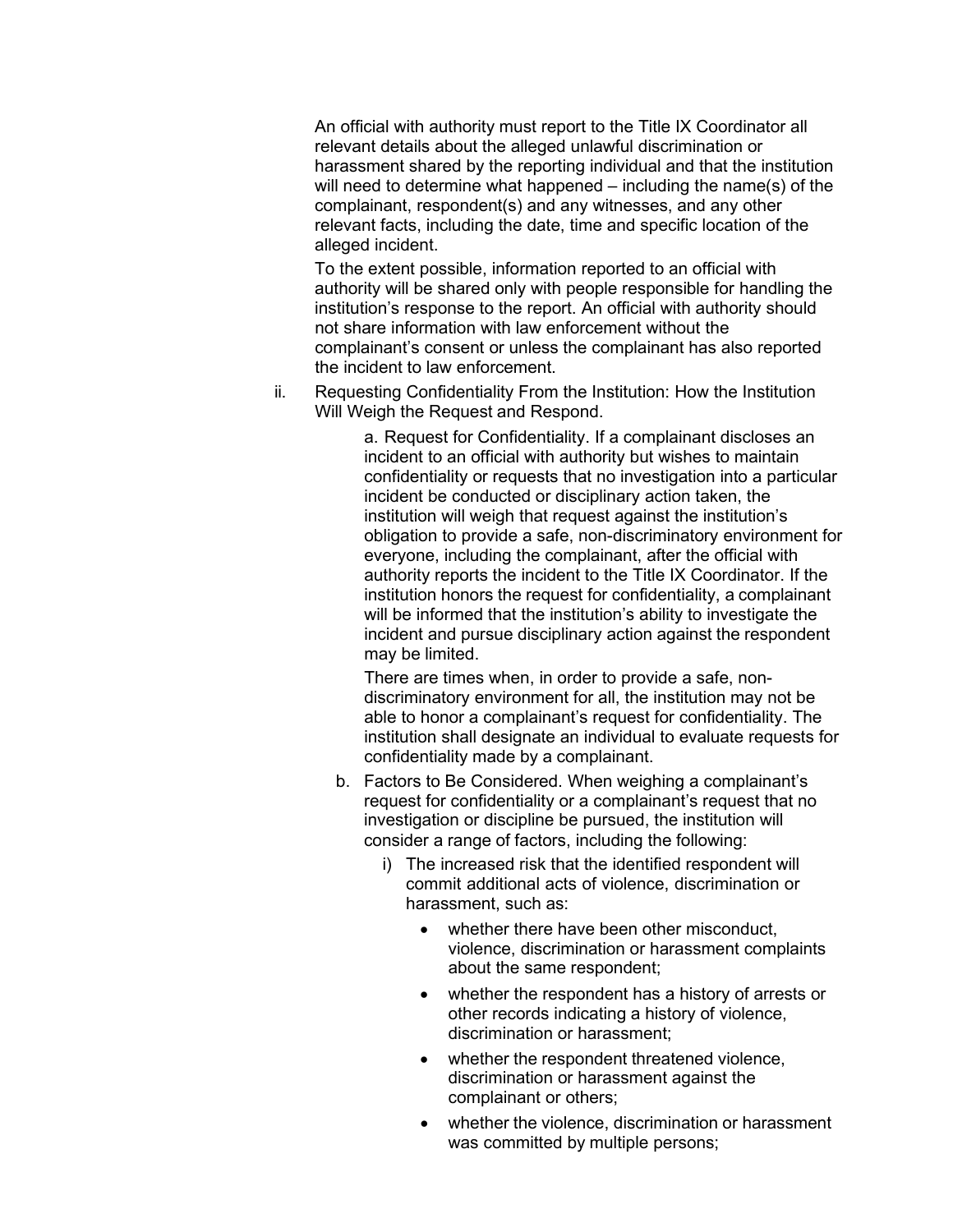- whether the circumstances of the incident indicate that the behavior was planned by the respondent or others;
- whether the reported violence, discrimination or harassment was committed with a weapon;
- whether the complainant is a minor;
- whether the institution possesses other means to obtain relevant evidence of the reported violence, discrimination or harassment (e.g., security cameras or personnel, physical evidence);
- whether the complainant's information reveals a pattern of behavior (e.g., illicit use of drugs, alcohol, coercion, intimidation) at a given location or by a particular group;
- other factors determined by the institution that indicate the respondent may repeat the behavior or that others may be at risk.

Based on one or more of these factors, the institution may decide to investigate and, if appropriate, pursue disciplinary action even though the complainant requested confidentiality or requested that no investigation or disciplinary action be undertaken. If none of these factors is present, or if any or all of these factors are present to aninsufficient degree, the institution will work to respect the complainant's request for confidentiality.

c. Actions After Decision to Disclose. If the institution decides that a complainant's confidentiality cannot be maintained, the institution will inform the complainant in writing or via email prior to starting an investigation and the institution will, to the extent possible, only share information with people responsible for handling the institution's response. The institution shall inform the respondent that the complainant asked the institution not to take investigative or disciplinary action against the respondent.

The institution will inform any individual involved in the matter that retaliation is prohibited and will take steps to protect such individual(s) from retaliation or harm. Retaliation will not be tolerated. The institution will also:

- 1. Determine whether interim measures should be implemented in accordance with Subsection B;
- 2. Inform any individual involved in the matter of the right to report a crime to the institution and/or local law enforcement and to have a criminal investigation proceed simultaneously; and
- 3. Provide any individual involved in the matter with assistance if they wish to report a crime.

The institution will not require any individual involved in the matter to participate in any investigation or disciplinary proceeding.

Because the institution is under a continuing obligation to address the issue of sexual violence institution-wide, reports of sexual violence (including nonidentifying reports) will also prompt the institution to consider broader remedial action – such as increased monitoring, supervision or security at locations where the reported sexual violence occurred; increasing education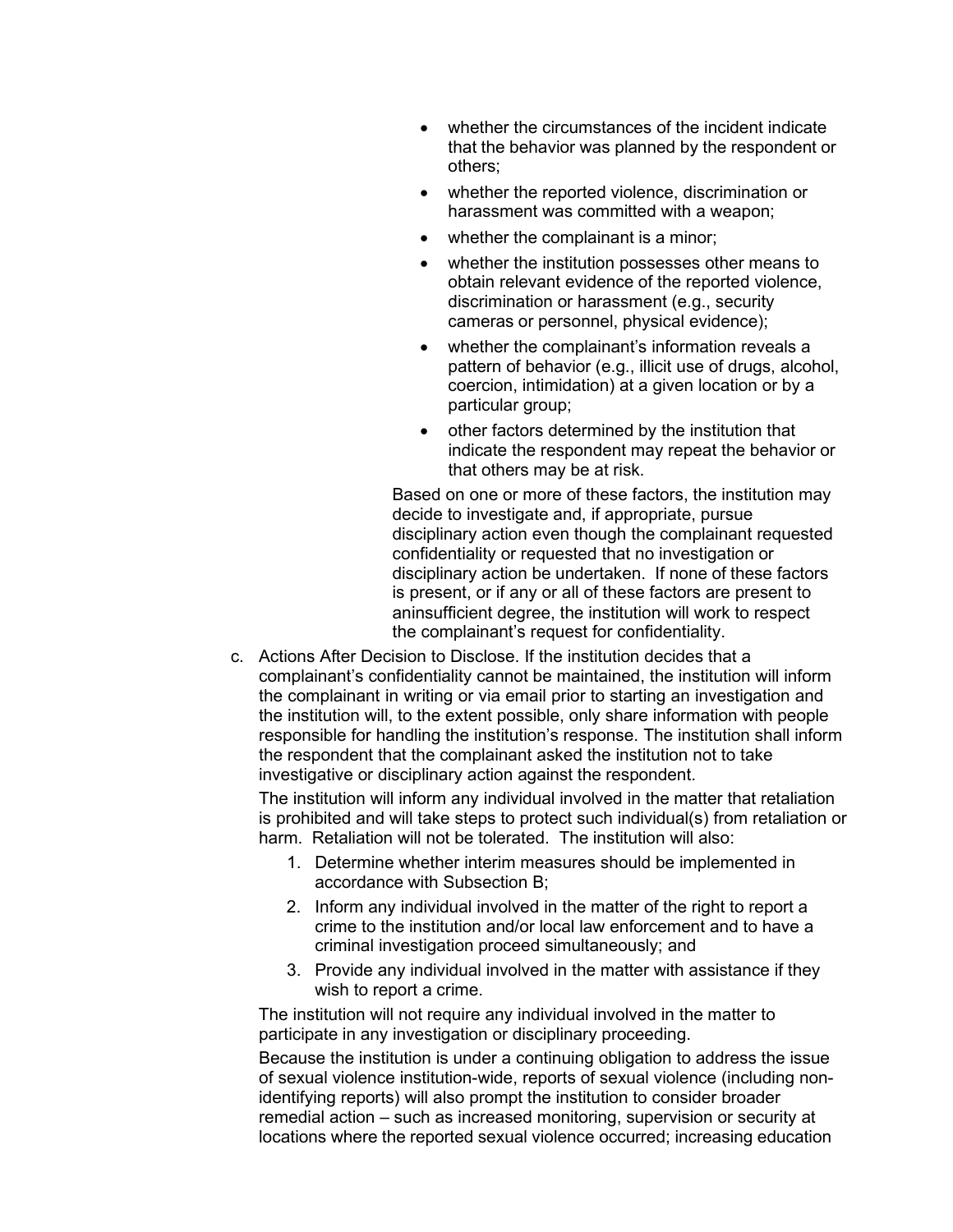and prevention efforts, including to targeted population groups; conducting climate assessments/ complainant surveys; and/or revisiting its policies and practices.

Issuance of Timely Warning: If the institution determines that any individual involved in the matter poses a serious and immediate threat to the institution community, police or security services may be called upon to issue a timely warning to the community. Any such warning will not include any information that identifies the complainant.

- d. Reports to Other NSHE Institutions. If an official with authority receives a complaint about unlawful discrimination or harassment that has occurred at another NSHE institution or to a student or employee of another NSHE institution, the official with authority shall report the information to the institution's Title IX Coordinator, who shall provide the information to the Title IX Coordinator at the other NSHE institution.
- e. Public Awareness Events Not Notice to the Institution. Public awareness events such as "Take Back the Night," the Clothesline Project, candlelight vigils, protests, "survivor speak outs" or other forums in which individuals disclose incidents of unlawful discrimination or harassment, are not considered notice to the institution of unlawful discrimination or harassment for purposes of triggering the institution's obligation to investigate any particular incident(s). Such events may, however, inform the need for institution-wide education and prevention efforts, and the Institution will provide information about individuals' rights at these events.
- f. Disclosures in written assignments Not Notice to the Institution. If a student makes a disclosure of an incident of unlawful discrimination or harassment in a written assignment, such disclosure is not considered notice to the institution of unlawful discrimination or harassment for purposes of triggering the institution's obligation to investigate any particular incident(s).
- 6. Retaliation

Retaliation against an individual who in good faith complains of unlawful discrimination or harassment or provides information in an investigation about behavior that may violate this policy is against the law, will not be tolerated, and may be grounds for discipline. Retaliation in violation of this policy may result in discipline up to and including termination and/or expulsion. Any employee or student bringing an unlawful discrimination or harassment complaint or assisting in the investigation of such a complaint will not be adversely affected in terms and conditions of employment and/or academic standing, nor discriminated against, terminated, or expelled because of the complaint. Intentionally providing false information is also grounds for discipline.

"Retaliation" may include, but is not limited to, such conduct as:

- the denial of adequate personnel to perform duties;
- frequent replacement of members of the staff;
- frequent and undesirable changes in the location of an office;
- the refusal to assign meaningful work;
- unwarranted disciplinary action;
- unfair work performance evaluations;
- a reduction in pay;
- the denial of a promotion;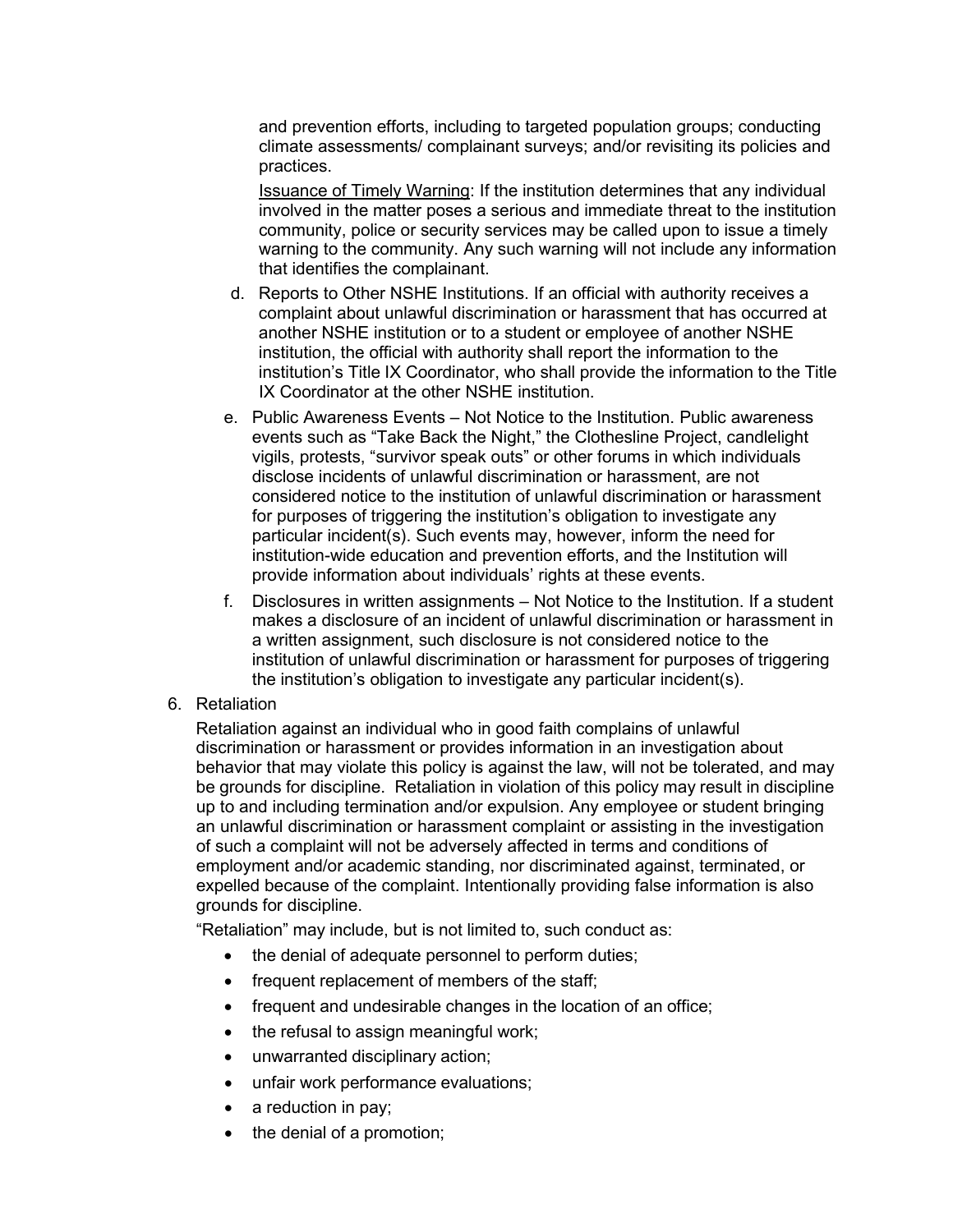- a dismissal;
- a transfer;
- frequent changes in working hours or workdays;
- an unfair grade;
- an unfavorable reference or reference letter;
- intentionally providing false information.
- a. Employees
	- 1. An employee who believes that they have been subjected to retaliation may file a retaliation complaint with their immediate supervisor, who will in turn immediately contact the Title IX Coordinator.
	- 2. If the employee feels uncomfortable about discussing the alleged retaliation with the immediate supervisor, the employee should feel free to bypass the supervisor and file a complaint with the Title IX Coordinator.
	- 3. After receiving any employee's complaint of an incident of alleged retaliation, the supervisor will immediately contact the Title IX Coordinator to discuss it and/or to report the action taken. The supervisor has a responsibility to act even if the individuals involved do not report to that supervisor.
- b. Students
	- 1. A student who believes that they have been subjected to retaliation may file a retaliation complaint with their major department chair or director of an administrative unit, who will in turn immediately contact the Title IX Coordinator.
	- 2. If the student feels uncomfortable about discussing the alleged retaliation with the department chair or director of an administrative unit, the student should feel free to bypass the person and file a complaint with the Title IX Coordinator.
- 7. False Reports

Because unlawful discrimination and harassment frequently involve interactions between persons that are not witnessed by others, reports of unlawful discrimination or harassment cannot always be substantiated by additional evidence. Lack of corroborating evidence or "proof" should not discourage individuals from reporting unlawful discrimination or harassment under this policy. However, individuals who make reports that are later found to have been intentionally false or made maliciously without regard for truth, may be subject to disciplinary action under the applicable institution and Board of Regents disciplinary procedures. This provision does not apply to reports made in good faith, even if the facts alleged in the report cannot be substantiated by subsequent investigation.

8. Supervisor Responsibilities

Every supervisor of employees has responsibility to take reasonable steps intended to prevent acts of unlawful discrimination or harassment, which include, but are not limited to:

- a. Monitoring the work and school environment for signs that unlawful discrimination or harassment may be occurring;
- b. Refraining from participation in, or encouragement of actions that could be perceived as unlawful discrimination or harassment (verbal or otherwise);
- c. Stopping any observed acts that may be considered unlawful discrimination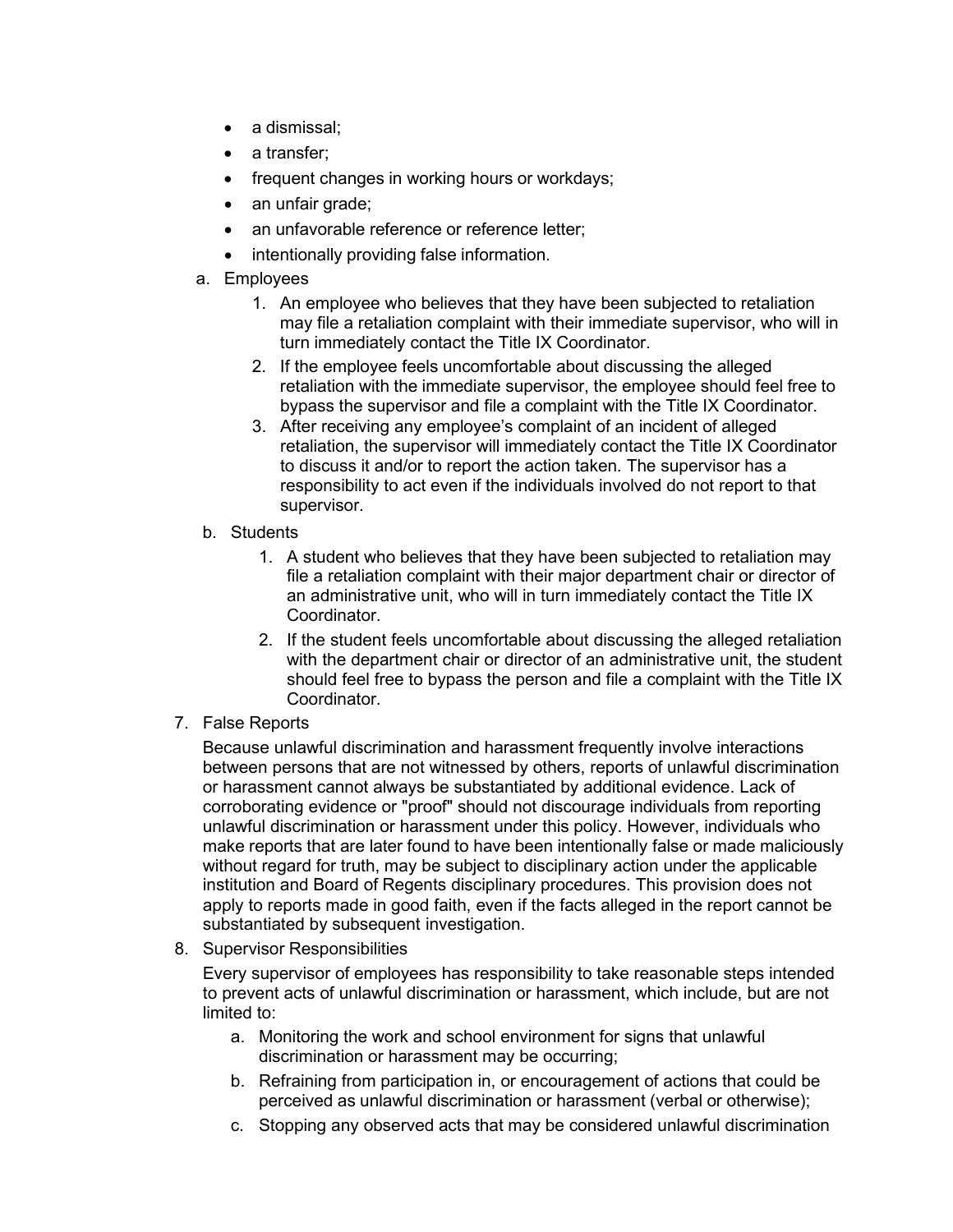or harassment, and taking appropriate steps to intervene, whether or not the involved individuals are within their line of supervision; and

d. Taking immediate action to minimize or eliminate the work and/or school contact between the involved individuals where there has been a complaint of unlawful discrimination or harassment, pending investigation.

If a supervisor receives a complaint of unlawful discrimination or harassment, or observes or becomes aware of conduct that may constitute unlawful discrimination or harassment, the supervisor must immediately contact the Title IX Coordinator top provide the information about the conduct, to discuss it and/or to report the action taken.

Failure to take action to prevent the occurrence of or stop known unlawful discrimination or harassment may be grounds for disciplinary action.

9. Amnesty for Reports of Non-Title IX Discrimination and/or Harassment Under Certain **Circumstances** 

NSHE encourages individuals to report incidents of sexual violence and sexual harassment without fear of negative consequences for other policy violations that occur at or around the same time period of the reported sexual violence or sexual harassment. To support such reporting, an NSHE institution may not subject an individual to a disciplinary proceeding or sanction for a violation of the NSHE *Handbook*, the NSHE institutional policy, and/or the NSHE institution's applicable Student Code of Conduct unless the NSHE institution determines, in its sole discretion, any report of an alleged incident of sexual misconduct was not made in good faith or the individual's violation of the NSHE *Handbook*, the NSHE institutional policy, and/or the NSHE institution's applicable Student Code of Conduct was egregious. Examples of egregious violations include, but are not limited to, being the one that initiated the sexual violence or sexual harassment, or through negligence, contributed to the sexual violence or sexual harassment, or other sexual misconduct, driving under the influence,

manufacturing/distribution/delivery of illegal drugs, possessing with intent to manufacture/distribute/deliver illegal drugs, relationship violence, stalking, hazing, orother conduct that risked someone's health or safety. The NSHE institution determines, in its sole discretion, whether a report was not made in good faith and what conduct constitutes an egregious violation.

An individual may be particularly afraid to report certain conduct when alcohol, drugs, or other intoxicants are involved. Except for egregious violations, this amnesty policy applies when alcohol, drugs, or other intoxicants are involved, including underage drinking.

In circumstances where amnesty is determined to be applicable but there are concerns that an individual's repeat or severe misuse of alcohol or other substanceswill result in additional harm if unaddressed, the NSHE institution may impose educational and/or other appropriate sanctions to address such concerns.

This policy only provides amnesty from violations of NSHE *Handbook*, the NSHE institutional policy, and/or the NSHE institution's applicable Student Code of Conduct. It does not grant amnesty for criminal, civil or other legal consequences forviolations of Federal, State or Local law. Civil and/or criminal investigations and other legal processes from governmental agencies outside of the NSHE institution may still proceed at the discretion of the outside governmental agency. Also, in some instances, University Police Services may be required by law to report an incident to local law enforcement agencies. For information regarding legal immunityfrom certain offenses related to drug or alcohol overdose or other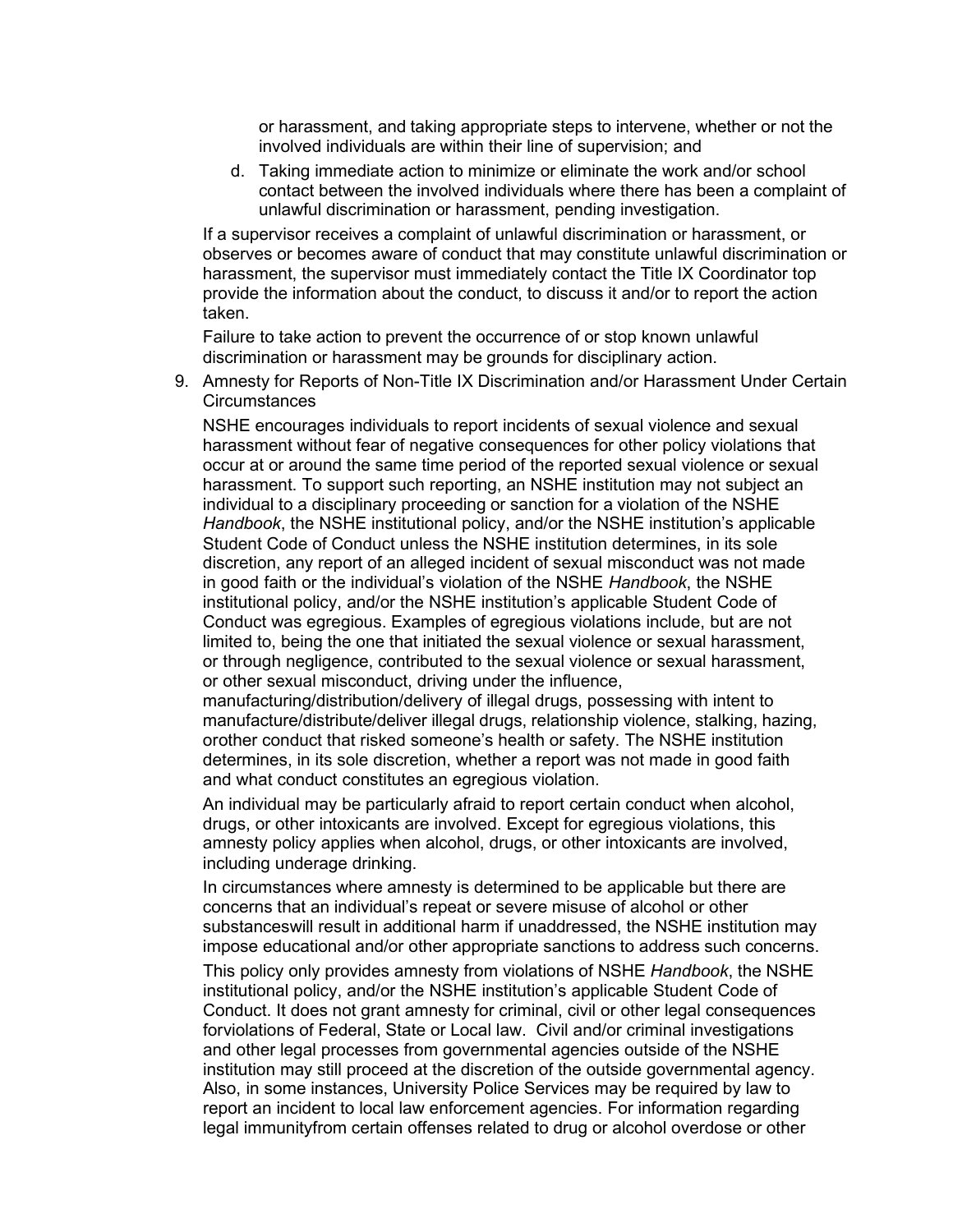medical emergency, please see NRS 453C.150.

10. Relationship to Freedom of Expression

NSHE is committed to the principles of free inquiry and free expression. Vigorous discussion and debate are fundamental rights and this policy is not intended to stifle teaching methods or freedom of expression. Unlawful discrimination or harassment, however, is neither legally protected expression nor the proper exercise of academic freedom; it compromises the integrity of institutions, the tradition of intellectual freedom and the trust placed in the institutions by their members.

D. Sexual Harassment under Title IX

NSHE and its member institutions do not discriminate on the basis of sex in their education programs and activities. Title IX of the Education Amendments Act of 1972, 20 U.S.C. § 1861(a), provides:

"No person in the United States shall, on the basis of sex, be excluded from participation in, be denied the benefits of, or be subjected to discrimination under any education program or activity receiving Federal financial assistance."

Title IX applies to every single aspect of education, including course offerings, counseling and counseling materials, financial assistance, student health and insurance benefits and/or other services, housing, marital and parental status of students, physical education and athletics, education programs and activities sponsored by the institution, and employment.

# IMPACT OF MODIFICATIONS OF THE FINAL RULE UNDER TITLE IX

Should any portion of the Final Rule be stayed or held invalid by a court of law, or should the Final Rule be withdrawn or modified to not require the elements of this policy, this policy, or theinvalidated elements of this policy, will be deemed revoked as of the publication date of the opinion or order and for all reports after that date, as well as any elements of the process that occur after that date if a case is not complete by that date of opinion or order publication.

Should the Title IX Section process be revoked in this manner, any conduct that would have been covered under the Title IX Section D process shall be investigated and adjudicated underthe existing Non-Title IX Sections (A), (B), and (C) process.

- 1. Designation of Coordinator, dissemination of policy, and adoption of complaint procedures
	- a. Each President of NSHE's eight (8) institutions and the Chancellor for NSHE's System Administration offices shall designate and authorize an individual to serve as the Title IX Coordinator for the institution who shall be tasked with coordinating the institution's efforts to comply with its responsibilities under this Section. The institution must notify applicants for admission or employment, students, employees, and all unions or professional organizations holding collective bargaining or professional agreements with the institution, of the name or title, office address, electronic mail address, and telephone number of the individual designated as the Title IX Coordinator.
	- b. Each institution must prominently display the contact information for the Title IX Coordinator on its website, if any, and in each handbook, or catalog that it makes available to persons entitled to a notification under paragraph (a) of this Section. Each institution must notify persons entitled to a notification under paragraph (a) of this Section that the institution does not discriminate on the basis of sex in the education program or activity that it operates, and that it is required by Title IX not to discriminate in such a manner. Such notification must state that the requirement not to discriminate in the education program or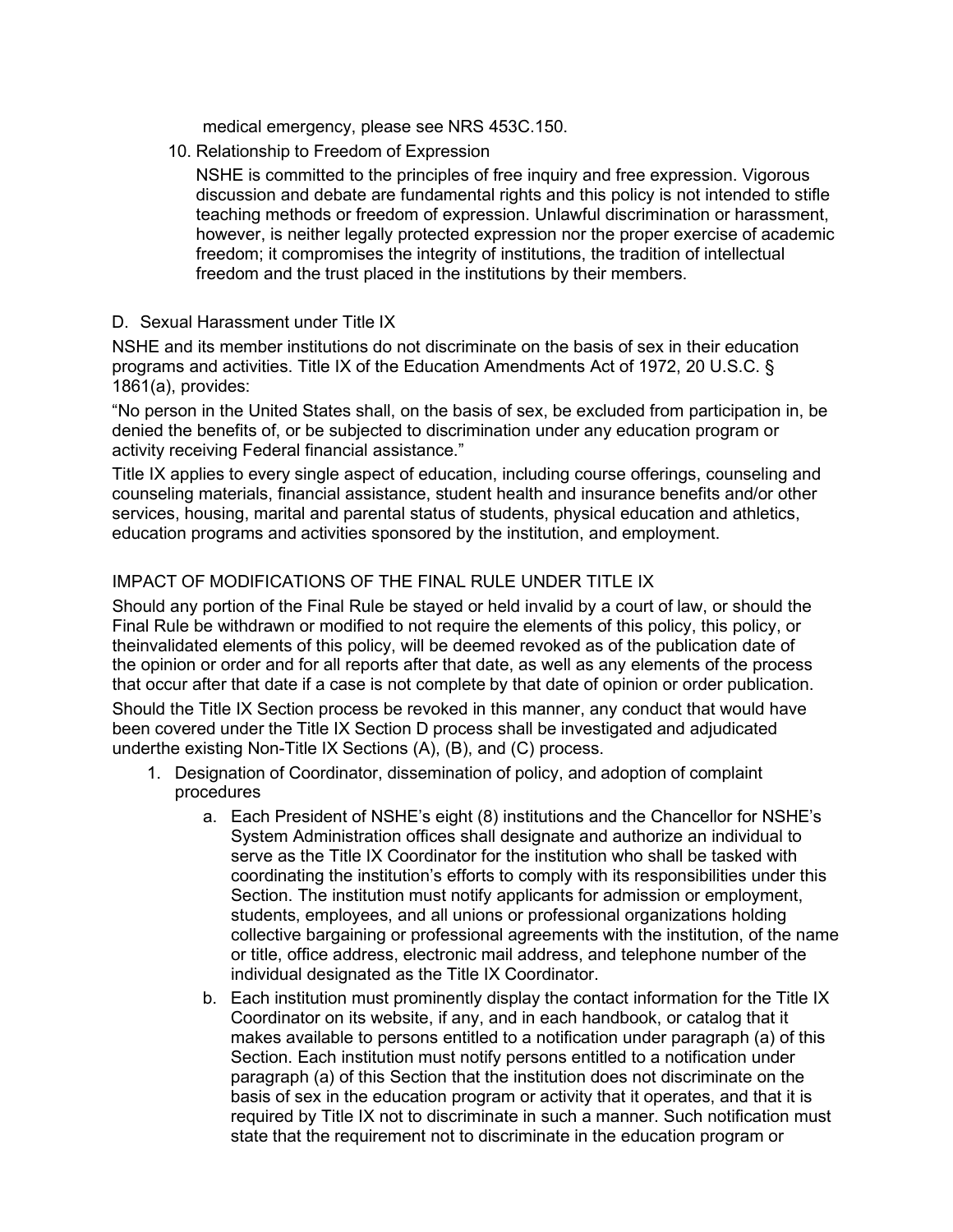activity extends to admission and employment, and that inquiries about the application of Title IX to the institution may be referred to the institution's Title IX Coordinator, to the Assistant Secretary of the Department of Education, or both.

- c. Each institution must adopt and publish complaint procedures that provide for the prompt and equitable resolution of student and employee complaints alleging any action that would be prohibited under this Section and a complaint process that complies with Subsection 5 for formal complaints as defined in Subsection 2. An institution must provide to persons entitled to a notification under paragraph (a) of this Section notice of the institution's complaint procedures and complaint process, including how to report or file a complaint of sex discrimination, how to report or file a formal complaint of sexual harassment, and how the institution will respond.
- d. Each institution, in addition to other training specifically outlined in this Subsection D, must ensure that all individuals involved in responding to, investigation of, or the adjudication of any complaint based in sexual violence, have the Specialized training in regards to Sexual Violence outlined in Subsection C, 3(b.)
- 2. Definitions
	- a. "Complainant" means an individual who is alleged to be the victim of conduct that could constitute sexual harassment.
	- b. "Respondent" means an individual who has been reported by the individual engaging in the conduct that could constitute sexual harassment.
	- c. "Reporting Party" means any person who reports sexual harassment or conduct that could constitute sexual harassment, whether or not the person reporting is the person alleged to be the victim.
	- d. "Sexual harassment" means conduct on the basis of sex that satisfies one or more of the following:
		- i. An employee of a NSHE institution conditioning the provision of an aid, benefit, or service of the institution on an individual's participation in unwelcome sexual conduct;
		- ii. Unwelcome conduct on the basis of sex that is so severe, pervasive, and objectively offensive that it effectively denies a person equal access to the institution's education program or activity; or
		- iii. Sexual assault, as defined by the Clery Act, 34 C.F.R. § 668.46(a), as amended by the Violence Against Women Act of 1994, including but not limited to dating violence, domestic violence, and stalking.

For the purposes of this definition, "education program or activity" includes locations, events, or circumstances over which an institution exercised substantial control over both the respondent and the context in which the sexual harassment occurs, and also includes any building owned or controlled by a student organization that is officially recognized by an institution, which may include but is not limited to recognized fraternity, sorority, or student organizations. This definition does not apply to persons outside the United States.

For the purposes of this definition, "sexual assault" means an offense that meets the definition of rape, fondling, incest, or statutory rape as used in the Federal Bureau of Investigation's Uniform Crime Reporting Program.

"Rape" means penetration, no matter how slight, of the vagina or anus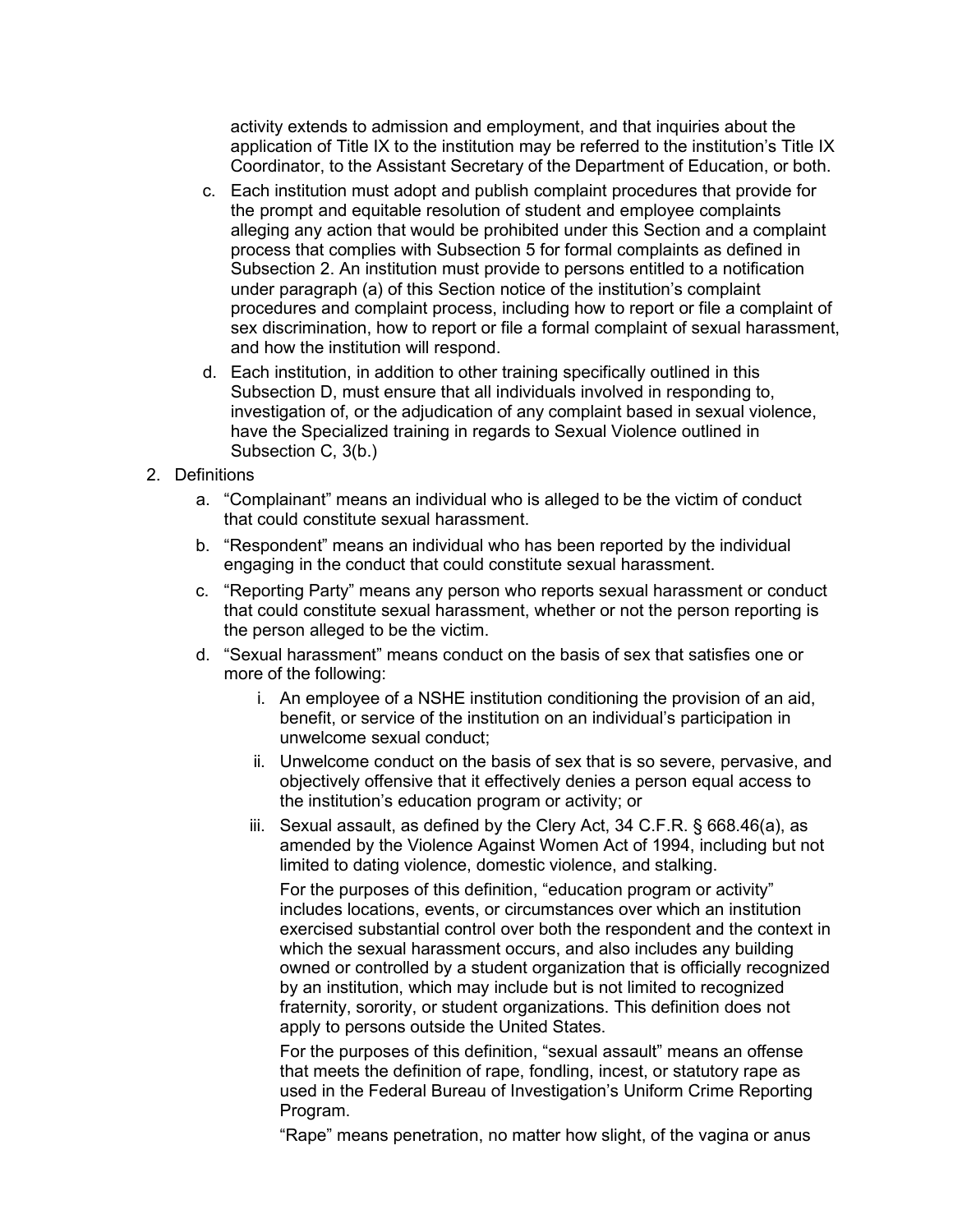with any body part or object, or oral penetration by a sex organ of another person, without the consent of the victim, including instances where the victim is incapable of giving consent because of his/her age or because of his/her temporary or permanent mental or physical incapacity.

"Fondling" means the touching of the private body parts of another person for the purpose of sexual gratification, without the consent of the victim, including instances where the victim is incapable of giving consent because of his/her age or because of his/her temporary or permanent mental or physical incapacity.

"Incest" means sexual intercourse between persons who are related to each other within the degrees wherein marriage is prohibited by law.

"Statutory rape" means sexual intercourse with a person who is under the statutory age of consent (16 years old).

"Dating violence" means violence committed by a person who is or has been in a social relationship of a romantic or intimate nature with the victim, and where the existence of such a relationship shall be determined based on a consideration of the following factors: the length of the relationship, the type of relationship, and the frequency of interaction between the persons involved in the relationship.

"Domestic violence" means felony or misdemeanor crimes of violence committed by a current or former spouse or intimate partner of the victim, by a person with whom the victim shares a child in common, by a personwho is cohabitating with or has cohabitated with the victim as a spouse or intimate partner, by a person similarly situated to a spouse of the victim under the domestic or family violence laws of the jurisdiction receiving grant monies, or by any other person against an adult or youth victim who is protected from that person's acts under the domestic or family violence laws of the jurisdiction.

"Stalking" means engaging in a course of conduct on the basis of sex directed at a specific person that would cause a reasonable person to fear for the person's safety or the safety of others, or suffer substantialemotional distress.

- e. "Formal complaint" means a document filed by a complainant or signed by the Title IX Coordinator alleging sexual harassment against a respondent and requesting that the institution investigate the allegation of sexual harassment.
- f. "Supportive measures" means non-disciplinary, non-punitive individualized services offered as appropriate, as reasonably available, and without fee or charge to the complainant or the respondent before or after the filing of a formal complaint or where no formal complaint has been filed.
- g. "Actual knowledge" means notice of sexual harassment or allegations of sexual harassment to an institution's Title IX Coordinator or any official of the institution who has authority to institute corrective measures on behalf of the institution, including the President, Vice Presidents, Provost, Vice Provosts, Human Resources Director, and those designated by the President.

Imputation of knowledge based solely on vicarious liability or constructive notice is insufficient to constitute actual knowledge. This standard is not met when the only official of the institution with actual knowledge is the respondent. The mere ability or obligation to report sexual harassment or to inform an individual about how to report sexual harassment, or having been trained to do so, does not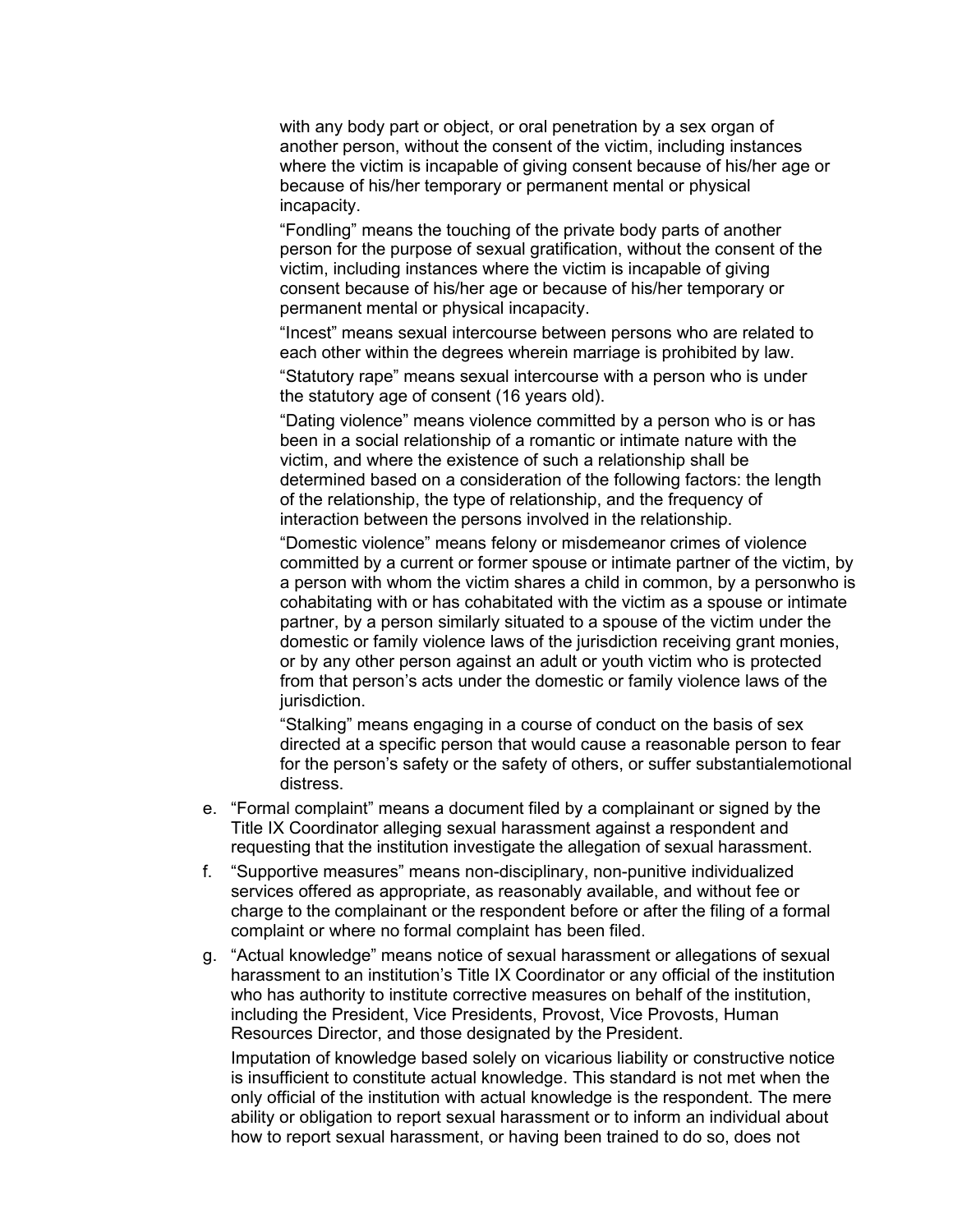qualify an individual as one who has authority to institute corrective measures on behalf of the institution.

- h. "Institution" means any and all of NSHE's eight (8) institutions, including the College of Southern Nevada; the Desert Research Institute; Great Basin College; Nevada State College; Truckee Meadows Community College; the University of Nevada, Las Vegas; the University of Nevada, Reno; and Western Nevada College, and NSHE's System Administration offices.
- i. "Consent" means an affirmative, clear, unambiguous, knowing, informed, and voluntary agreement between all participants to engage in sexual activity.
	- Consent is active, not passive. Silence or lack of resistance cannot be interpreted as consent.
	- Seeking and having consent accepted is the responsibility of the person(s) initiating each specific sexual act regardless of whether the person initiating the act is under the influence of drugs and/or alcohol.
	- The existence of a dating relationship or past sexual relations between the participants does not constitute consent to any other sexual act.
	- Affirmative consent must be ongoing throughout the sexual activity and may be withdrawn at any time. When consent is withdrawn or cannot be given, sexual activity must stop.
	- Consent cannot be given when it is the result of any coercion, intimidation, force, deception, or threat of harm.
	- Consent cannot be given when a person is incapacitated. Incapacitation occurs when an individual lacks the ability to fully, knowingly choose to participate in sexual activity. Incapacitation includes: impairment due to drugs or alcohol (whether such use is voluntary or involuntary); inability to communicate due to a mental or physical condition; the lack of consciousness or being asleep; being involuntarily restrained; if any of the parties are under the age of 16; or if an individual otherwise cannot consent.
	- The definition of consent does not vary based upon a participant's sex, sexual orientation, gender identity or gender expression.
- 3. Response to Sexual Harassment

An institution with actual knowledge of sexual harassment allegations in an education program or activity of the institution, as all defined in Subsection 2, against a person in the United States must respond promptly in a manner that is not deliberately indifferent. An institution is "deliberately indifferent" only if its response to sexual harassment allegations is clearly unreasonable in light of the known circumstances.

An institution's response must treat complainants and respondents equitably by offering supportive measures as defined in Subsection f of Subsection 2 to all parties, and by following a complaint process that complies with Subsection 5 before the imposition of any disciplinary sanctions or other actions that are not supportive measures as defined in Subsection f of Subsection 2 against a respondent.

An institution shall provide this policy which addresses supportive measures to both complainants and respondents.

The institution's Title IX Coordinator must promptly contact the complainant to discuss the availability of supportive measures as defined in Subsection f of Subsection 2, consider the complainant's wishes with respect to supportive measures, inform the complainant of the availability of supportive measures with or without the filing of a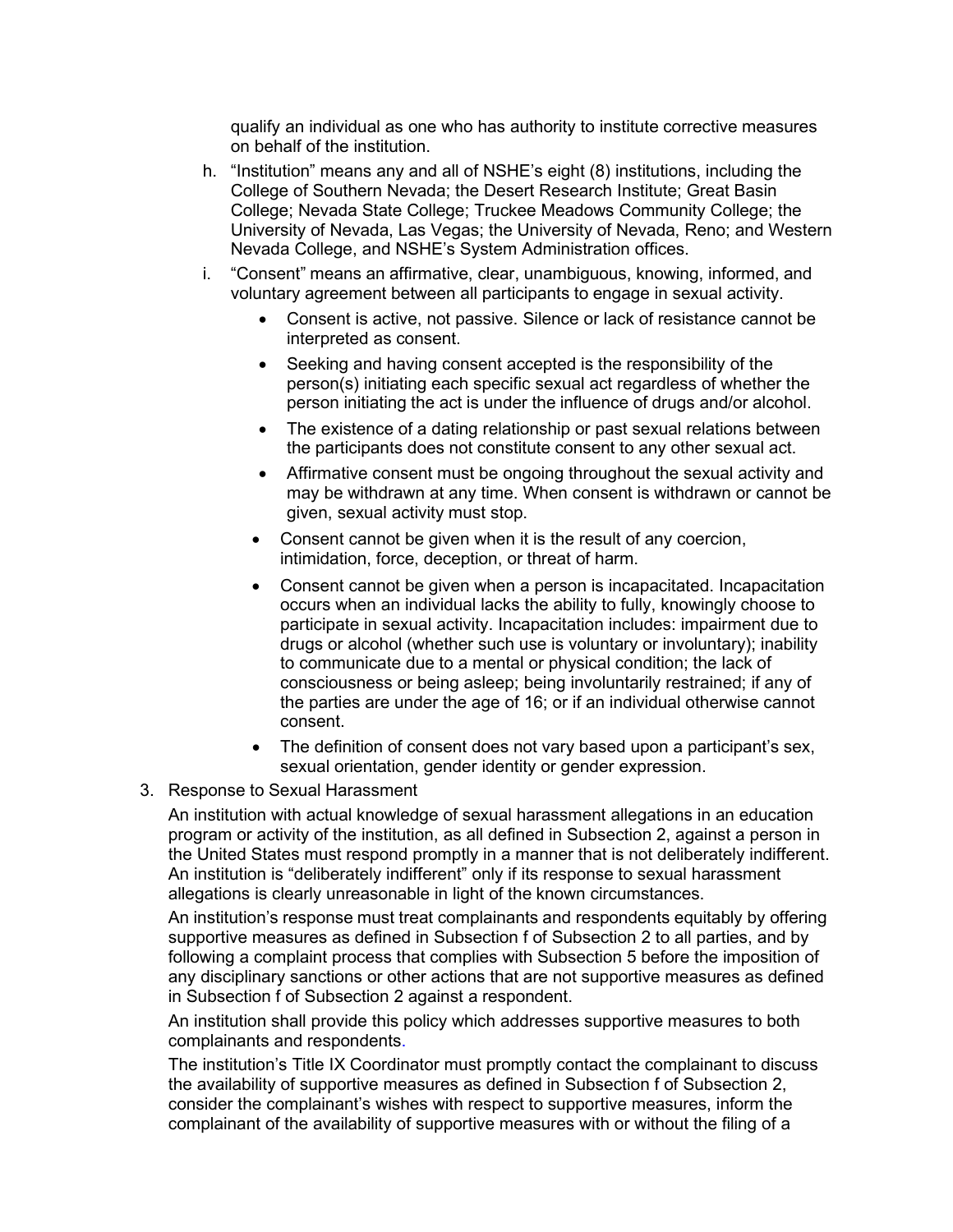formal complaint, and explain to the complainant the process for filing a formal complaint. An institution's treatment of a complainant or a respondent in response to a formal complaint of sexual harassment may constitute discrimination on the basis of sex under Title IX.

Depending on the specific nature of the problem, supportive measures and remedies may include, but are not limited to:

### For Students:

- a. Issuing a mutual no-contact directive(s);
- b. Providing an escort to ensure safe movement between classes and activities;
- c. Not sharing classes or extracurricular activities;
- d. Moving to a different residence hall;
- e. Providing written information regarding institution and community services including but not limited to medical, counseling and academic support services, such as tutoring;
- f. Providing extra time to complete or re-take a class or withdraw from a class without an academic or financial penalty;
- g. Taking a leave of absence;
- h. Restricting to online classes;
- i. Providing information regarding campus transportation options;
- j. Reviewing any disciplinary actions taken against the complainant or the respondent to see if there is a connection between the sexual misconduct and the misconduct that may have resulted in the complainant or the respondent being disciplined<sup>3</sup>; and
- k. Requiring the parties to report any violations of these restrictions.

### For Employees:

- l. Providing an escort to ensure safe movement between work area and/or parking lots/other campus locations;
- m. Issuing a mutual no-contact directive(s);
- n. Placement on leave;
- o. Transfer to a different area/department or shift in order to eliminate or reduce further business/social contact;
- p. Providing information regarding campus transportation options;
- q. Instructions to stop the conduct;
- r. Providing information regarding institution and community services including medical, counseling and Employee Assistance Program;
- s. Reassignment of duties;
- t. Changing the supervisory authority; and
- u. Directing the parties to report any violations of these restrictions.

<span id="page-25-0"></span> $3$  For example, if one party was disciplined for skipping a class in which the other party was enrolled, the institution should review the incident to determine if class was skipped to avoid contact with the other party.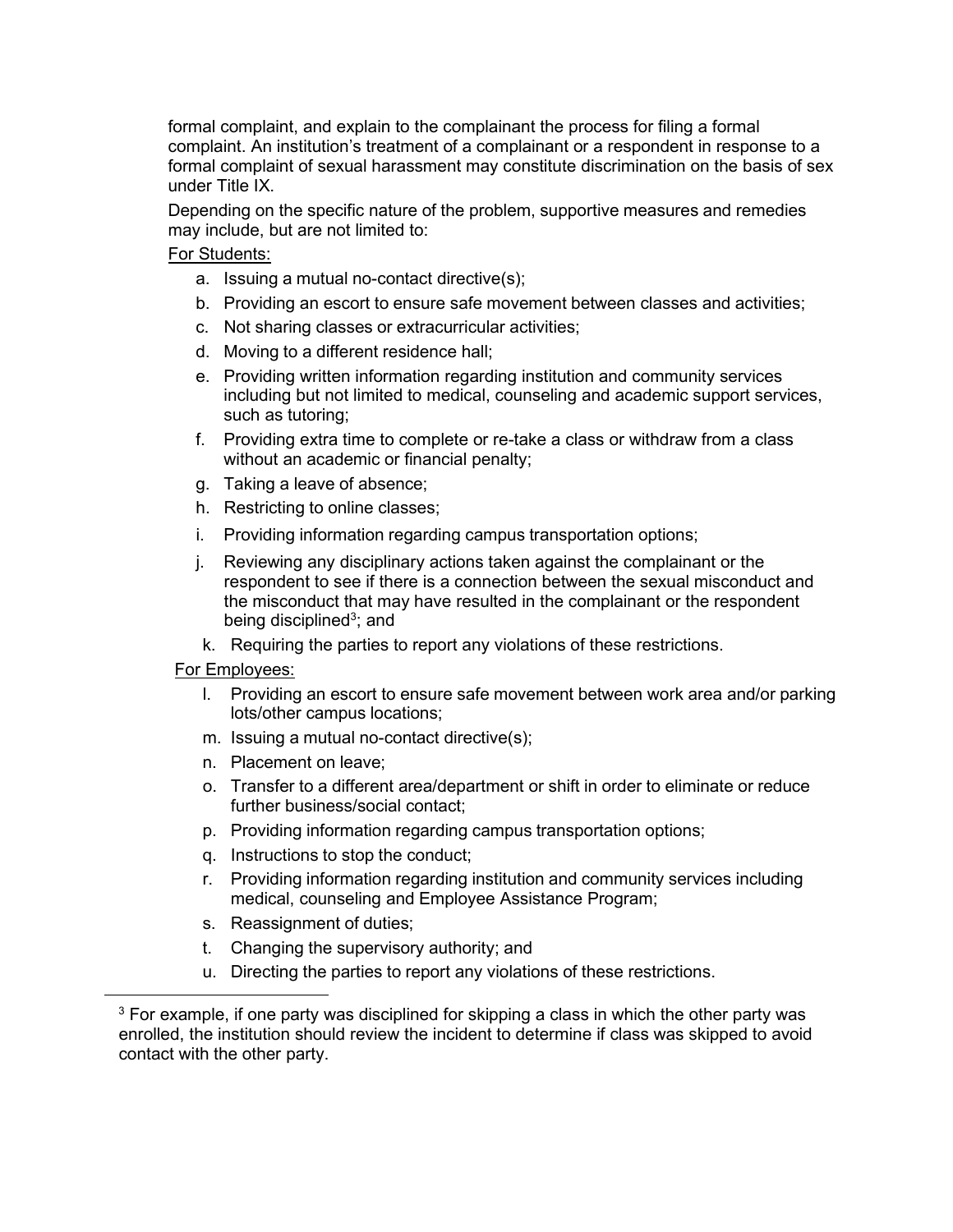All institution administrators, academic and administrative faculty, and staff are responsible for carrying out the supportive measures and remedies.

Supportive measures and remedies may include restraining orders, or similar lawful orders issued by the institution, criminal, civil or tribal courts. Supportive measures and remedies will be confidential to the extent that such confidentiality will not impair the effectiveness of such measures or remedies.

Remedies may also include review and revision of institution sexual misconduct policies, increased monitoring, supervision or security at locations where incidents have been reported; and increased and/or targeted education and prevention efforts.

Any supportive measures or remedies shall be monitored by the Title IX Coordinator throughout the entire process to assess whether the supportive measures or remedies meet the goals of preventing harassment or discrimination, protecting the safety of the parties, restoring access to the institution's education programs and activities, and preventing retaliatory conduct.

In responding to allegations of sexual harassment, an institution shall not restrict rights protected under the U.S. Constitution, including the First Amendment, Fifth Amendment, and Fourteenth Amendment.

- 4. Response to a Formal Complaint
	- a. In response to a formal complaint, an institution must investigate the allegations contained therein and follow a complaint process that complies with Subsection With or without a formal complaint, an institution must comply with Subsection 3.
	- b. Nothing in this Subsection precludes an institution from removing a respondent from the institution's education program or activity on an emergency basis, provided that the institution undertakes an individualized safety and risk analysis, determines that an immediate threat to the physical health or safety of any student or other individual arising from the allegations of sexual harassmentjustifies removal, and provides the respondent with notice and an opportunity to challenge the decision immediately following the removal. This provision may not be construed to modify any rights under the Individuals with Disabilities Education Act, Section 504 of the Rehabilitation Act of 1973, or the Americans with Disabilities Act.
	- b. Nothing in this Subsection precludes an institution from placing a non-student employee respondent on administrative leave during the pendency of a complaint process that complies with Subsection 5. This provision may not be construed to modify any rights under Section 504 of the Rehabilitation Act of 1973 or the Americans with Disabilities Act.
	- c. An institution may consolidate formal complaints as to allegations of sexual harassment against more than one respondent, or by more than one complainant against one or more respondents, or by one party against the other party, where the allegations of sexual harassment arise out of the same facts or circumstances. Where a complaint process involves more than one complainant or more than one respondent, references in this Section to the singular "party," "complainant," or "respondent" include the plural, as applicable.
- 5. General complaint process requirements. Institutions shall:
	- a. Permit any person to report sex discrimination, including sexual harassment (whether or not the person reporting is the person alleged to be the victim of conduct that could constitute sex discrimination or sexual harassment), in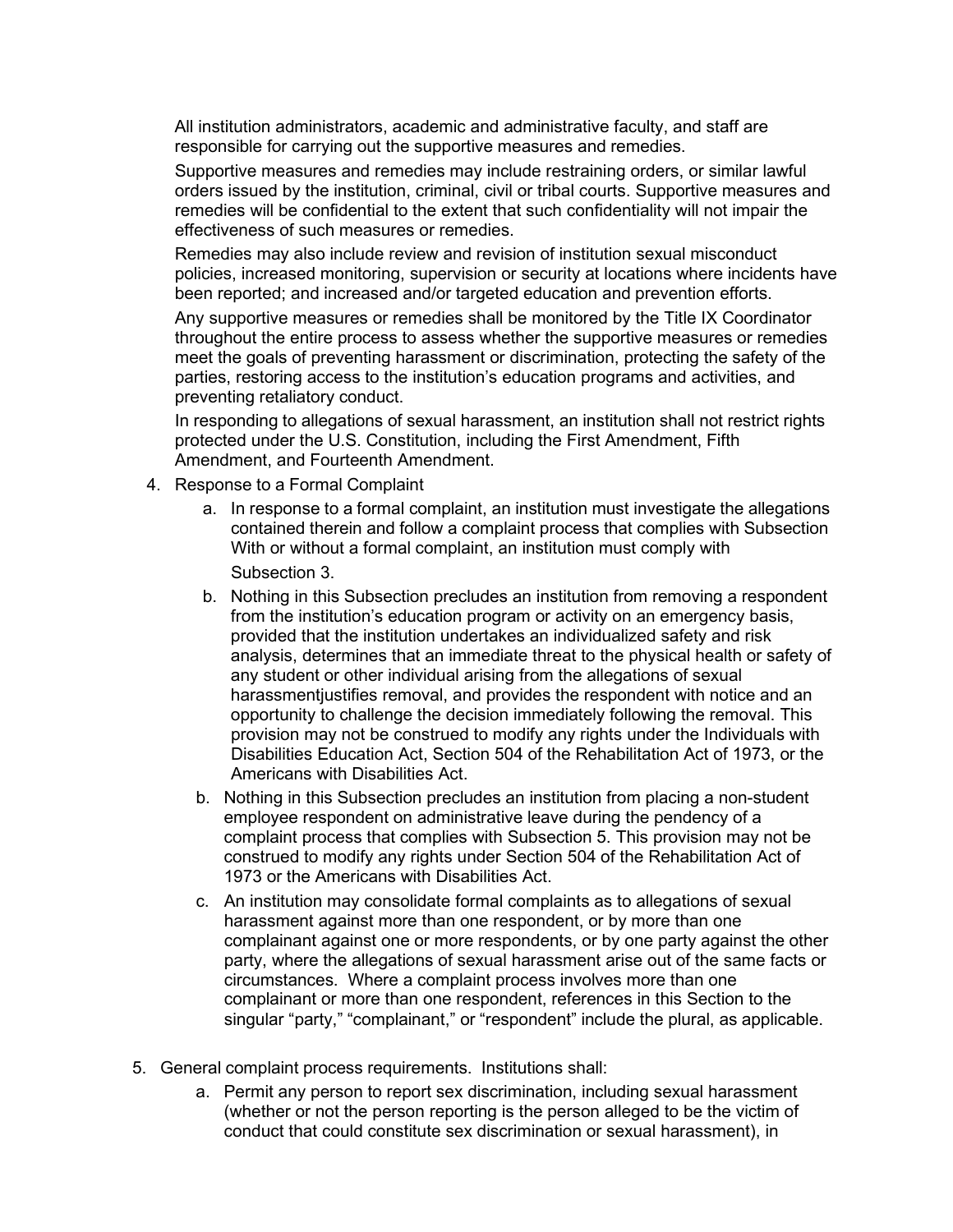person, by mail, by telephone, or by electronic mail, using the contact information listed for the Title IX Coordinator, or by any other means that results in the Title IX Coordinator receiving the person's verbal or written report. Such a report may be made at any time (including during non-business hours) by using the telephone number or electronic mail address, or by mail to the office address, listed for the Title IX Coordinator;

- b. Promote impartial investigations and adjudications of formal complaints of sexual harassment;
- c. Treat complainants and respondents equitably by providing remedies to a complainant where a determination of responsibility for sexual harassment has been made against the respondent, and by following a complaint process that complies with this Section before the imposition of any disciplinary sanctions or other actions that are not supportive measures as defined in Subsection f of Subsection 2 against a respondent. Remedies must be designed to restore or preserve equal access to the institution's education program or activity. Such remedies may include the same individualized services described in Subsection f of Subsection 2 as "supportive measures"; however, remedies need not be non-disciplinary or non-punitive and need not avoid burdening the respondent;
- d. Require an objective evaluation of all relevant evidence including both inculpatory and exculpatory evidence – and provide that credibility determinations may not be based on a person's status as a complainant, respondent, or witness;
- e. Ensure that the Title IX Coordinator, investigator, hearing officer, and any person designated by an institution to facilitate an informal resolution process, does not have a conflict of interest or bias for or against complainants or respondents generally or an individual complainant or respondent;
- f. Ensure that the Title IX Coordinator, investigator, hearing officer, and any person designated by an institution to facilitate an informal resolution process receive training on the definition of sexual harassment in Subsection 2, the scope of the institution's education program or activity, how to conduct an investigation and complaint process including hearings, appeals, and informal resolution processes, as applicable, and how to serve impartially, including by avoiding prejudgment of the facts at issue, conflicts of interest, and bias;
- g. Ensure, in coordination with the NSHE Chief General Counsel, that hearing officers receive training on any technology to be used at a live hearing and on issues of relevance of questions and evidence, including when questions and evidence about the complainant's sexual predisposition or prior sexual behavior are not relevant, as set forth in Subsection d of Subsection 8;
- h. Ensure that investigators receive training on issues of relevance to create an investigative report that fairly summarizes relevant evidence, as set forth in Subsection d of Subsection 8;
- i. Ensure that any materials used to train Title IX Coordinators, investigators, hearing officers, and any person who facilitates an informal resolution process, do not rely on sex stereotypes;
- j. Include a presumption that the respondent is not responsible for the alleged conduct until a determination regarding responsibility is made at the conclusion of the complaint process;
- k. Establish a reasonably prompt time frame for conclusion of the complaint process, including reasonably prompt time frames for filing and resolving appeals and informal resolution processes if the institution offers informal resolution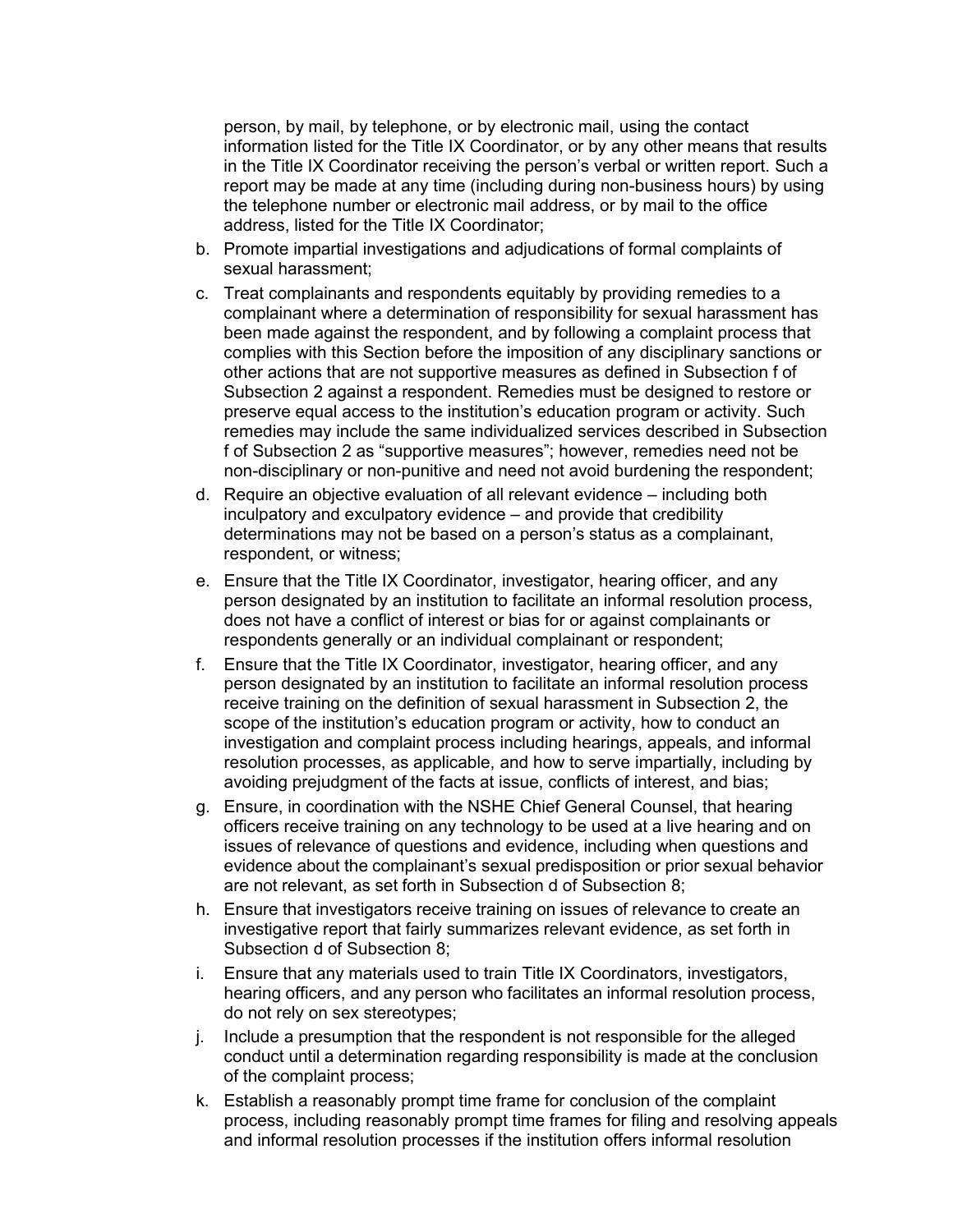processes, and a process that allows for the temporary delay of the complaint process or the limited extension of time frames for good cause with written notice to the complainant and the respondent of the delay or extension and the reasons for the action. Good cause may include considerations such asthe absence of a party, a party's advisor, or a witness; concurrent law enforcement activity; or the need for language assistance or accommodation of disabilities. The institution must establish a reasonably prompt time frame that complies with the procedures outlined in Chapter 284 of the *Nevada Administrative Code* for classified employees, Chapter 289 of the *Nevada Administrative Code* for law enforcement, Chapter 6 of the NSHE Code for professional employees, Chapter 10 of the NSHE Code or applicable code of conduct for students, or any associated collective bargaining agreement. Institutions may establish different time frames for different types of cases (e.g., sexual assault, domestic violence, dating violence, etc.);

- l. Describe the range of possible disciplinary sanctions and remedies or list the possible disciplinary sanctions and remedies that the institution may implement following any determination of responsibility;
- m. State that the standard of evidence to be used to determine responsibility is the preponderance of the evidence standard, and must apply the same standard of evidence for formal complaints against students as for formal complaints againstemployees, including faculty, and must apply the same standard of evidence to all formal complaints of sexual harassment. "Preponderance of the evidence" means the evidence establishes that it is more likely than not that the prohibitedconduct occurred;
- n. Include the procedures and permissible bases for the complainant and respondent to appeal a written determination;
- o. Describe the range of supportive measures available to complainants and respondents;
- p. Not require, allow, rely upon, or otherwise use questions or evidence that constitute, or seek disclosure of, information protected under a legally recognized privilege, unless the person holding such privilege has waived the privilege; and
- q. Require any party to assert that the Title IX Coordinator, investigator(s), or hearing officer(s) has a conflict of interest or bias against complainants or respondents generally or the individual complainant or respondent at the time the party knew or should have known of such conflict of interest or bias.
- 6. Complaint Procedures
	- a. Upon receipt of a formal complaint, an institution must provide the following written notice to the parties who are known:
		- i. Notice of the institution's complaint process that complies with this Section, including any informal resolution process; and
		- ii. Notice of the allegations potentially constituting sexual harassment as defined in Subsection 2, including sufficient details known at the time and with sufficient time to prepare a response before any initial interview. "Sufficient details" include the identities of the parties involved in the incident, if known, the conduct allegedly constituting sexual harassment under Subsection 2, and the date and location of the alleged incident, if known. This written notice also must: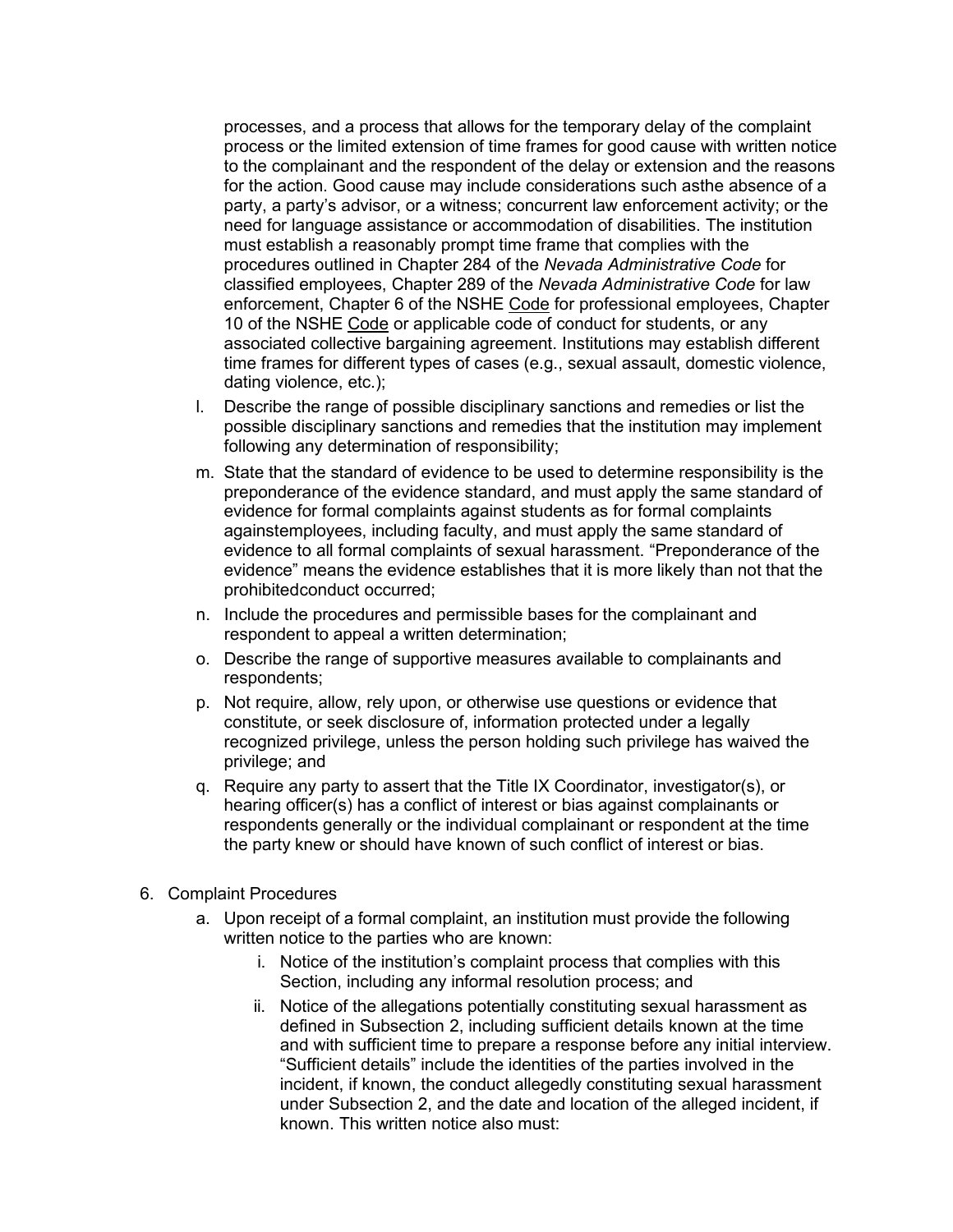- a) Include a statement that the respondent is presumed not responsible for the alleged conduct and that a determination regarding responsibility is made at the conclusion of the complaint process;
- b) Inform the parties that they may have an advisor of their choice under Subsection d of Subsection 7 who may be, but is not required to be, an attorney, and may inspect and review evidence under Subsection 7; and
- c) Consistent with Section 13, inform the parties of the prohibition against knowingly making false statements or knowingly submitting false information during the complaint process.
- b. If, in the course of an investigation, the institution decides to investigate allegations about the complainant or respondent that are not included in the notice provided pursuant to Subsection a of Subsection 6, the institution must provide notice of the additional allegations to the parties whose identities are known.
- 7. Dismissal of formal complaint
	- a. If the conduct alleged in the formal complaint would not constitute sexual harassment as defined in Subsection 2 even if proved, did not occur in the institution's education program or activity, or did not occur against a person in the United States, then the institution must dismiss the formal complaint with regard to that conduct for purposes of sexual harassment under Title IX. Such a dismissal does not preclude action under another provision of the Board of Regents' *Handbook*, NSHE Code, or institution's code of conduct.
	- b. The institution may dismiss the formal complaint or any allegations therein, if at any time during the investigation or hearing:
		- i. A complainant notifies the Title IX Coordinator in writing that the complainant would like to withdraw the formal complaint or any allegations therein;
		- ii. The respondent is no longer enrolled or employed by the institution; or
		- iii. Specific circumstances prevent the institution from gathering evidence sufficient to reach a determination as to the formal complaint or allegations therein.
	- c. Upon a dismissal required or permitted pursuant to Subsections i and ii of Subsection c of Subsection 6, the institution must promptly send written notice of the dismissal and reason(s) therefor simultaneously to the parties.
- 8. Investigation of a Formal Complaint. The institution investigating a formal complaint must:
	- a. Ensure that the burden of proof and the burden of gathering evidence sufficient to reach a determination regarding responsibility rest on the institution and not on the parties, provided that the institution cannot access, consider, disclose, or otherwise use a party's records that are made or maintained by a physician, psychiatrist, psychologist, or other recognized professional or paraprofessional acting in the professional's or paraprofessional's capacity, or assisting in that capacity, and which are made and maintained in connection with the provision of treatment to the party, unless the institution obtains that party's voluntary, written consent to do so for a complaint process under this Section (if a party is not an "eligible student," as defined in 34 CFR 99.3, then the institution must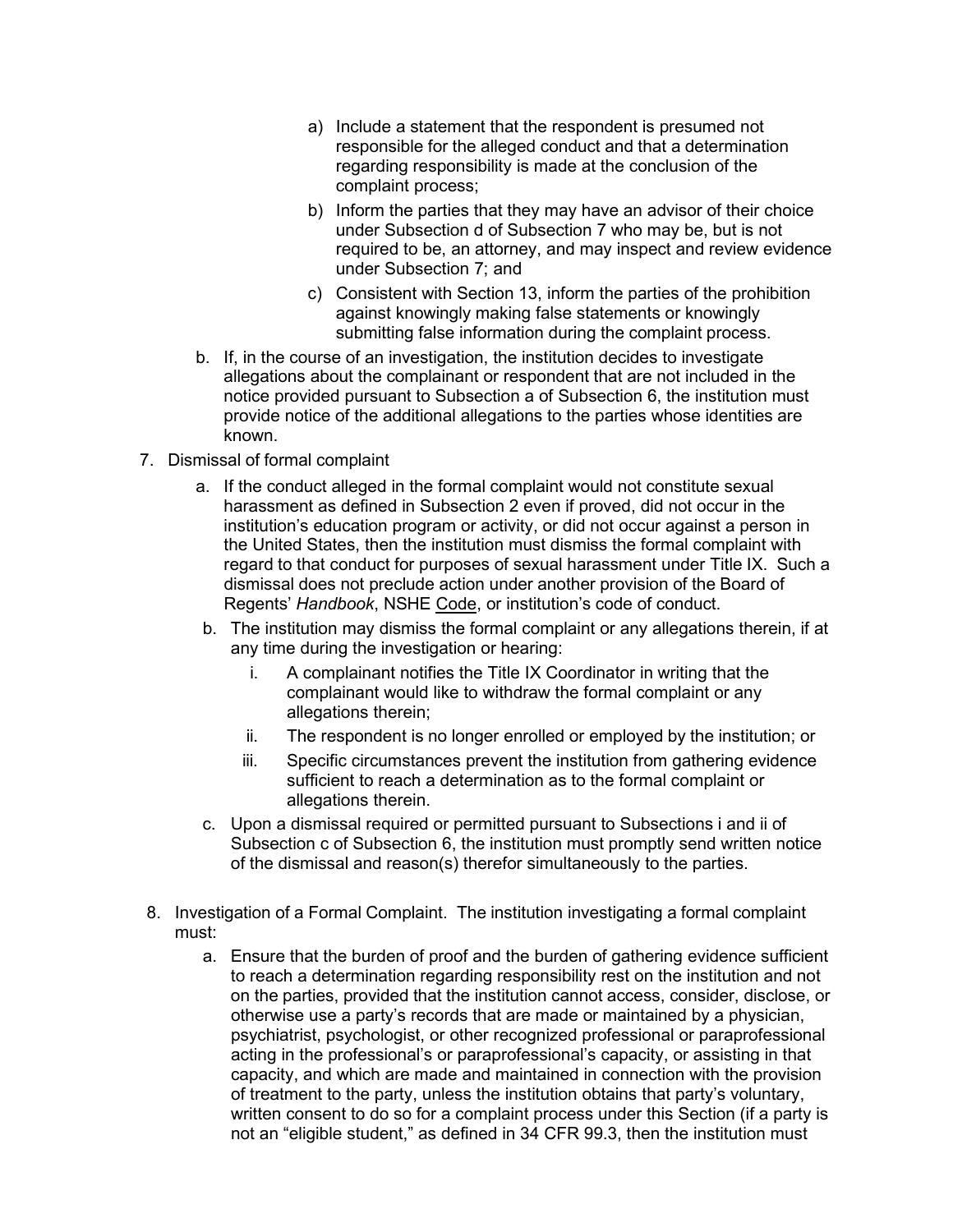obtain the voluntary, written consent of a "parent," as defined in 34 CFR 99.3);

- b. Provide an equal opportunity for the parties to present witnesses, including fact and expert witnesses, and other inculpatory and exculpatory evidence;
- c. Avoid restricting the ability of either party to discuss the allegations under investigation or to gather and present relevant evidence;
- d. Provide the parties with the same opportunities to have others present during any complaint proceeding, including the opportunity to be accompanied to any related meeting or proceeding by the advisor of their choice, who may be, but is not required to be, an attorney, and not limit the choice or presence of advisor for either the complainant or respondent in any meeting or complaint proceeding. However, an institution may establish restrictions regarding the extent to which the advisor may participate in the proceedings, as long as the restrictions apply equally to all parties;
- e. Provide, to a party whose participation is invited or expected, written notice of the date, time, location, participants, and purpose of all hearings, investigative interviews, or other meetings, with sufficient time for the party to prepare to participate;
- f. Provide both parties an equal opportunity to inspect and review any evidence obtained as part of the investigation that is directly related to the allegations raised in a formal complaint, including the evidence upon which the institution does not intend to rely in reaching a determination regarding responsibility, andinculpatory or exculpatory evidence whether obtained from a party or other source, so that each party can meaningfully respond to the evidence prior toconclusion of the investigation;
- g. Prior to completion of the investigative report, send to each party and the party's advisor, if any, the evidence subject to inspection and review in an electronic format or a hard copy, and the parties must have 10 days to submit a written response, which the investigator will consider prior to completion of the investigative report. The institution must make all such evidence subject to the parties' inspection and review available at any hearing to give each party equal opportunity to refer to such evidence during the hearing, including for purposes of cross-examination; and
- h. Create an investigative report that fairly summarizes relevant evidence and, at least ten (10) days prior to a hearing (if a hearing is required under this Section or otherwise provided) or other time of determination regarding responsibility, send to each party and the party's advisor, if any, the investigative report in an electronic format or a hard copy, for their review and written response. Each party's written response, if any, shall be submitted to the investigator at least three (3) days prior to the live hearing.
- 9. Live Hearings
	- a. An institution must hold a live hearing over which a hearing officer presides. The hearing officer cannot be the same person as the Title IX Coordinator or the investigator(s) and must be selected in consultation with the NSHE Chief General Counsel.
	- b. At the live hearing, the hearing officer must permit each party's advisor during cross-examination to ask the other party and any witnesses all relevant questions and follow-up questions, including those challenging credibility. Such cross-examination at the live hearing must be conducted directly, orally, and in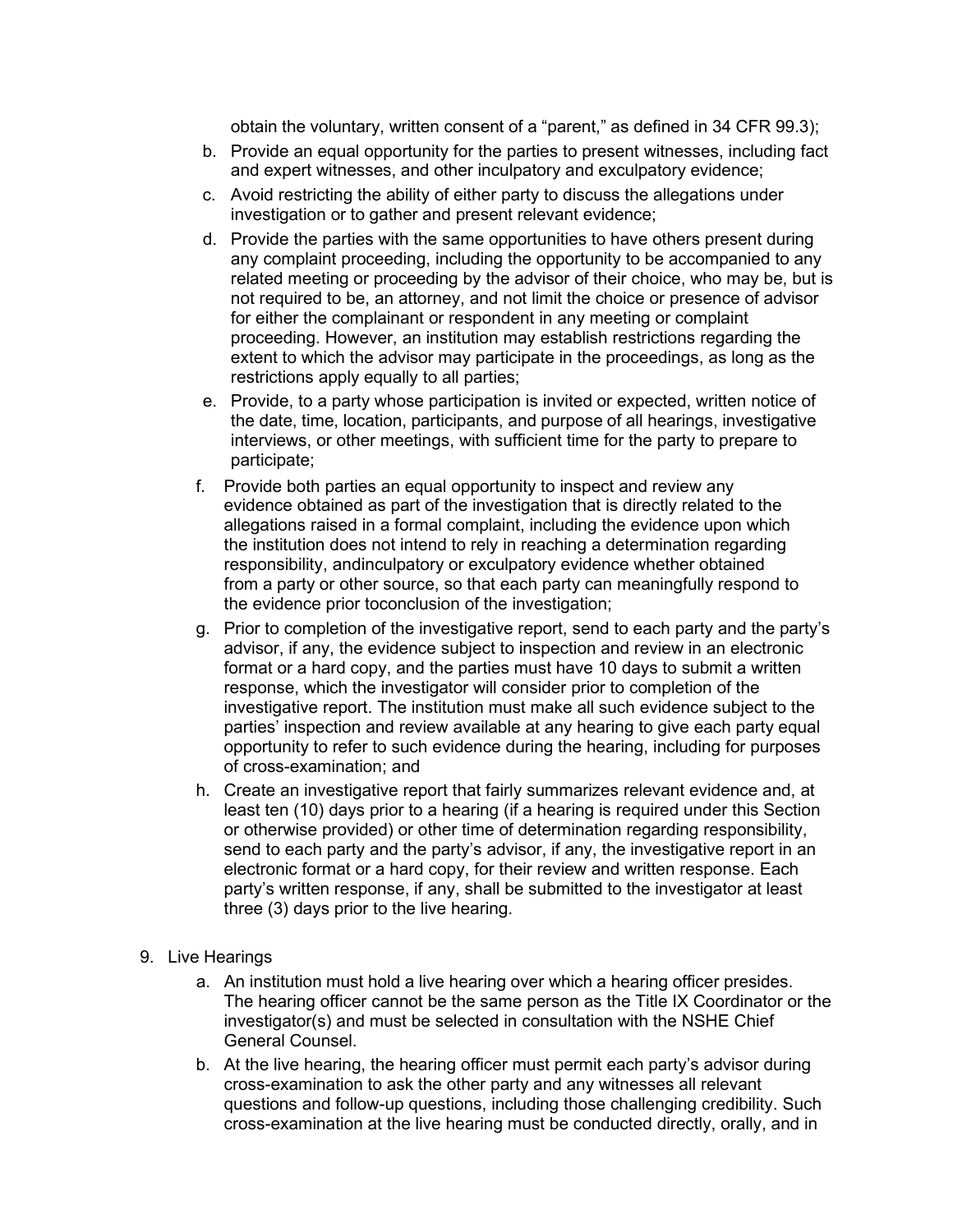real time by the party's advisor of choice and never by a party personally, notwithstanding the discretion of the institution under Subsection d of Subsection 7 to otherwise restrict the extent to which advisors may participate in the proceedings.

- c. The live hearing may be conducted with all parties physically present in the same geographic location or, at the institution's discretion, any or all parties, witnesses, and other participants may appear at the live hearing virtually, with technology enabling participants simultaneously to see and hear each other. At the request of either party, the institution must provide for the live hearing to occur with the parties located in separate rooms with technology enabling the hearing officer(s) and parties to simultaneously see and hear the party or the witness answering questions.
- d. Only relevant cross-examination and other questions may be asked of a party or witness. Before a complainant, respondent, or witness answers a crossexamination or other question, the hearing officer(s) must first determine whether the question is relevant and explain any decision to exclude a question as not relevant. For the purposes of this Section, "relevant" means a question or evidence having any tendency to make the existence of any fact that is of consequence to the determination of the action more or less probable than it would be without the question or evidence. Questions and evidence about the complainant's sexual predisposition or prior sexual behavior are not relevant, unless such questions and evidence about the complainant's prior sexual behavior are offered to prove that someone other than the respondent committed the conduct alleged by the complainant, or if the questions and evidence concern specific incidents of the complainant's prior sexual behavior with respect to the respondent and are offered to prove consent.
- e. If a party does not have an advisor present at the live hearing, the institution must provide, without fee or charge to that party, an advisor of the institution's choice, who shall not be an attorney, to conduct cross-examination on behalf of that party. Such advisors need not be provided with specialized training because the essential function of such an advisor provided by the institution is not to "represent" a party but rather to relay the party's cross-examination questions that the party wishes to have asked of other parties or witnesses so that parties never personally question or confront each other during a live hearing.
- f. If a party or witness does not submit to cross-examination at the live hearing, to the extent permitted by law and not otherwise subject to exclusion under this policy, the hearing officer may consider those statements of a person who was not present at the hearing, or a person who was present at the hearing but who was not subject to cross examination if the statement is deemed reliable and relevant by the hearing officer. This includes, but is not limited to, opinions and statements in police reports or other official reports, medical records, court records and filings, investigation notes of interviews, emails, written statements, affidavits, text messages, emails, social media postings, and the like.

The hearing officer(s) cannot draw an inference about the determination regarding responsibility based solely on a party's or witness's absence from the live hearing or refusal to answer cross-examination or other questions.

- g. Institutions must create an audio or audiovisual recording, or transcript, of any live hearing and make it available to the parties for inspection and review.
- h. Nothing in this Subsection shall be construed to impair rights under the U.S.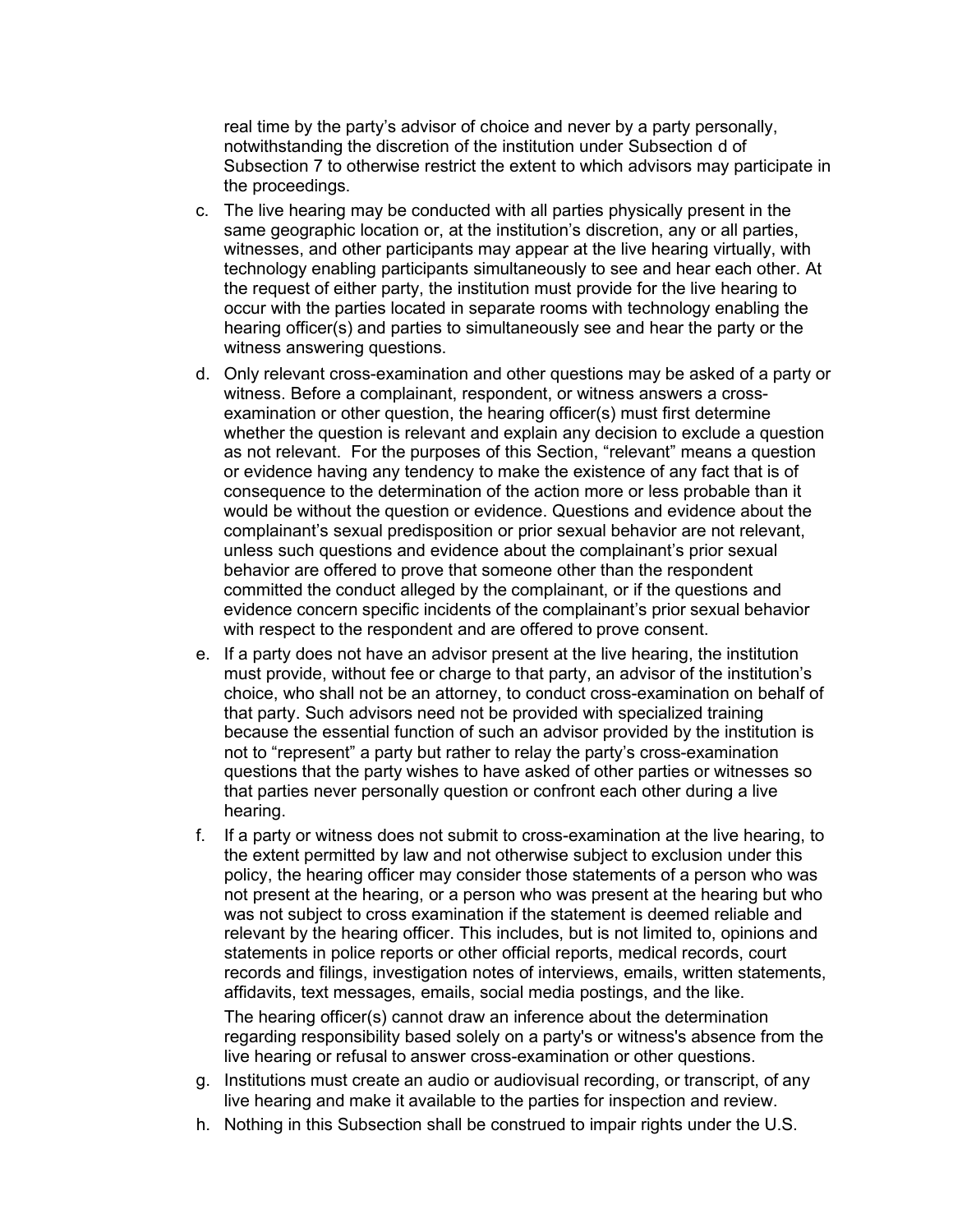Constitution, including but not limited to the Fifth Amendment, or privileges recognized by statute or common law.

- 10. Determination Regarding Responsibility.
	- a. The decision-maker, or hearing officer(s) as appropriate, must issue a written determination regarding responsibility under the preponderance of the evidence standard within 14 calendar days of the live hearing.
	- b. The written determination must include:
		- i. Identification of the allegations potentially constituting sexual harassment as defined in Subsection 2;
		- ii. A description of the procedural steps taken from the receipt of the formal complaint through the determination, including any notifications to the parties, interviews with parties and witnesses, site visits, methods used to gather other evidence, and hearings held;
		- iii. Findings of fact supporting the determination;
		- iv. Conclusions regarding the application of the institution's code of conduct to the facts;
		- v. A statement of, and rationale for, the result as to each allegation, including a determination regarding responsibility, any disciplinary sanctions the institution imposes on the respondent, and whether remedies designed to restore or preserve equal access to the institution'seducation program or activity will be provided by the institution to the complainant; and
		- vi. The institution's procedures and permissible bases for the complainant and respondent to appeal.
	- c. The institution must provide the written determination regarding responsibility to the parties simultaneously. The written determination becomes final either on the date that the institution provides the parties with the written determination of the result of the appeal, if an appeal is filed, or if an appeal is not filed, the date on which an appeal would no longer be considered timely.

### 11. Appeals

- a. Within seven (7) calendar days, any party may appeal from a determination regarding responsibility, and from an institution's dismissal of a formal complaint or any allegations therein, on the following bases:
	- i. Procedural irregularity that affected the outcome of the matter;
	- ii. New evidence that was not reasonably available at the time the determination regarding responsibility or dismissal was made, that could affect the outcome of the matter;
	- iii. The Title IX Coordinator, investigator(s), or hearing officer(s) had a conflict of interest or bias for or against complainants or respondents generally or the individual complainant or respondent that affected the outcome of the matter; and
	- iv. Any additional basis offered by an institution.
- b. As to all appeals, the institution must:
	- i. Immediately notify the other party in writing when an appeal is filed;
	- ii. Ensure that the decision-maker for the appeal is not the same person as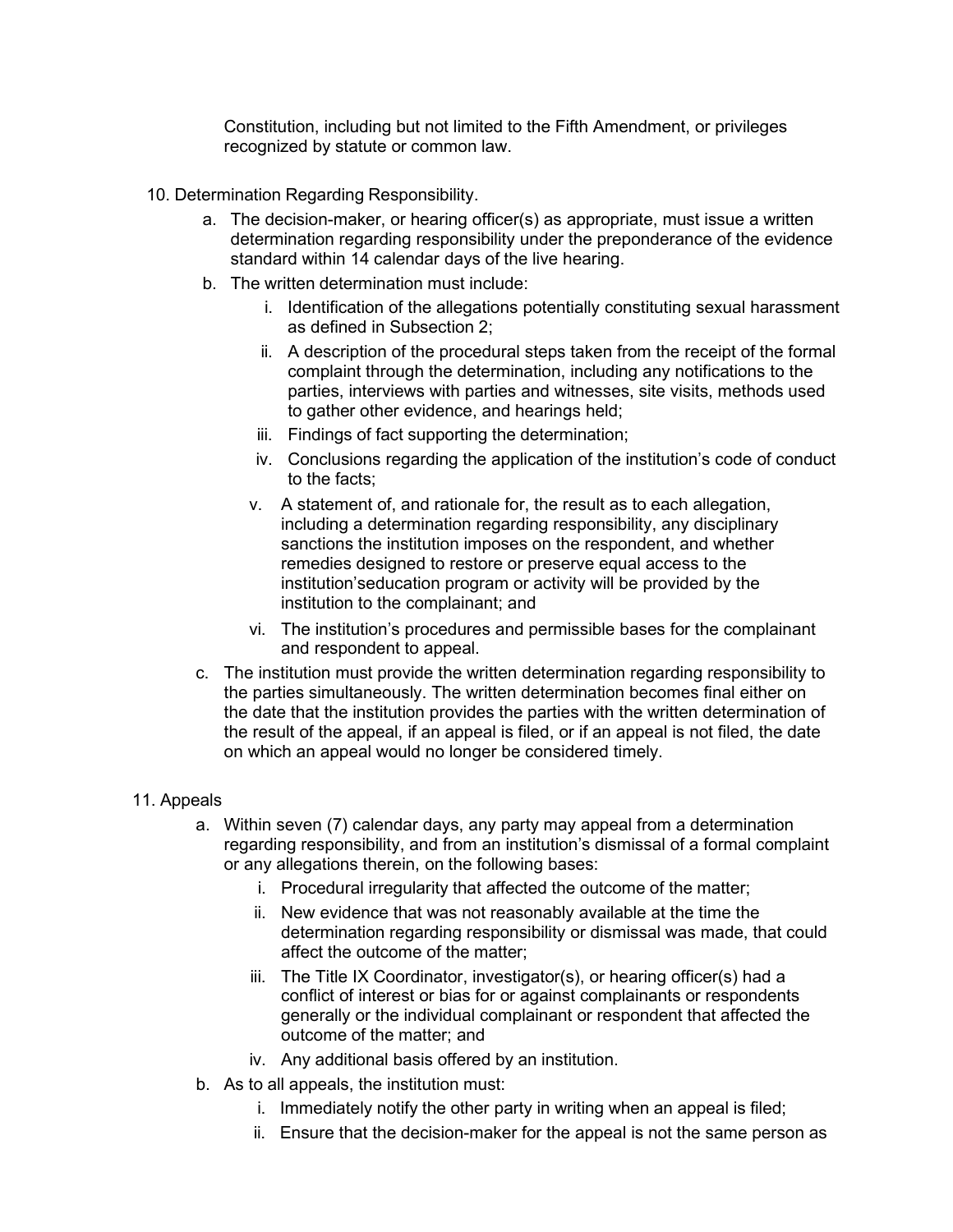the hearing officer(s) or decision-maker that reached the determination regarding responsibility or dismissal, the investigator(s), or the Title IX Coordinator;

- iii. Ensure that the decision-maker(s) for the appeal complies with the standards set forth in Subsections e-i of Subsection 5;
- iv. Give all parties an equal opportunity to submit a written statement in support of, or challenging, the outcome within seven (7) calendar days of the outcome;
- v. Issue a written decision within ten (10) calendar days of receiving a written statement in support of, or challenging, the outcome describing the result of the appeal and the rationale for the result; and
- vi. Provide the written decision simultaneously to all parties.
- c. The review on appeal is limited to the record, except in appeals based on newly discovered evidence that could affect the outcome of the matter and that was not reasonably available at the time the determination regarding responsibility or dismissal was made. In such appeals, newly discovered evidence may be considered on appeal notwithstanding its absence from the record.
- 12. Provides Informal Resolution
	- a. If a formal complaint of sexual harassment is filed, and at any time prior to reaching a determination regarding responsibility, an institution may offer the parties the option of informal resolution and may facilitate an informal resolution process, such as mediation, that does not involve a full investigation and adjudication, provided that the institution:
		- i. Provides to the parties a written notice disclosing the allegations; setting forth the requirements of the informal resolution process, including the circumstances under which the process's agreed upon resolution precludes the parties from resuming a formal complaint arising from the same allegations; and explaining that any statements made or documentation or information provided by a party during the informal resolution process shall not be used or relied upon in a subsequent complaint process or live hearing without the permission of the party who made the statement or provided the documentation or information;
		- ii. Obtains the parties' voluntary, informed written consent to the informal resolution process; and
		- iii. Does not offer or facilitate an informal resolution process to resolve allegations that an employee sexually harassed a student.
	- b. Institutions must provide the parties with a written notice explaining that, at any time prior to agreeing to a resolution, any party has the right to withdraw from the informal resolution process and resume the complaint process with respect to the formal complaint, and withdraw from any consequences resulting from participating in the informal resolution process, including the records that will be maintained or could be shared.
	- c. An institution shall not require the parties to participate in an informal resolution process for any reason, and shall not require waiver of the right to an investigation and adjudication of formal complaints of sexual harassment consistent with this Section as a condition of enrollment or continuing enrollment, or employment or continuing employment, or enjoyment of any other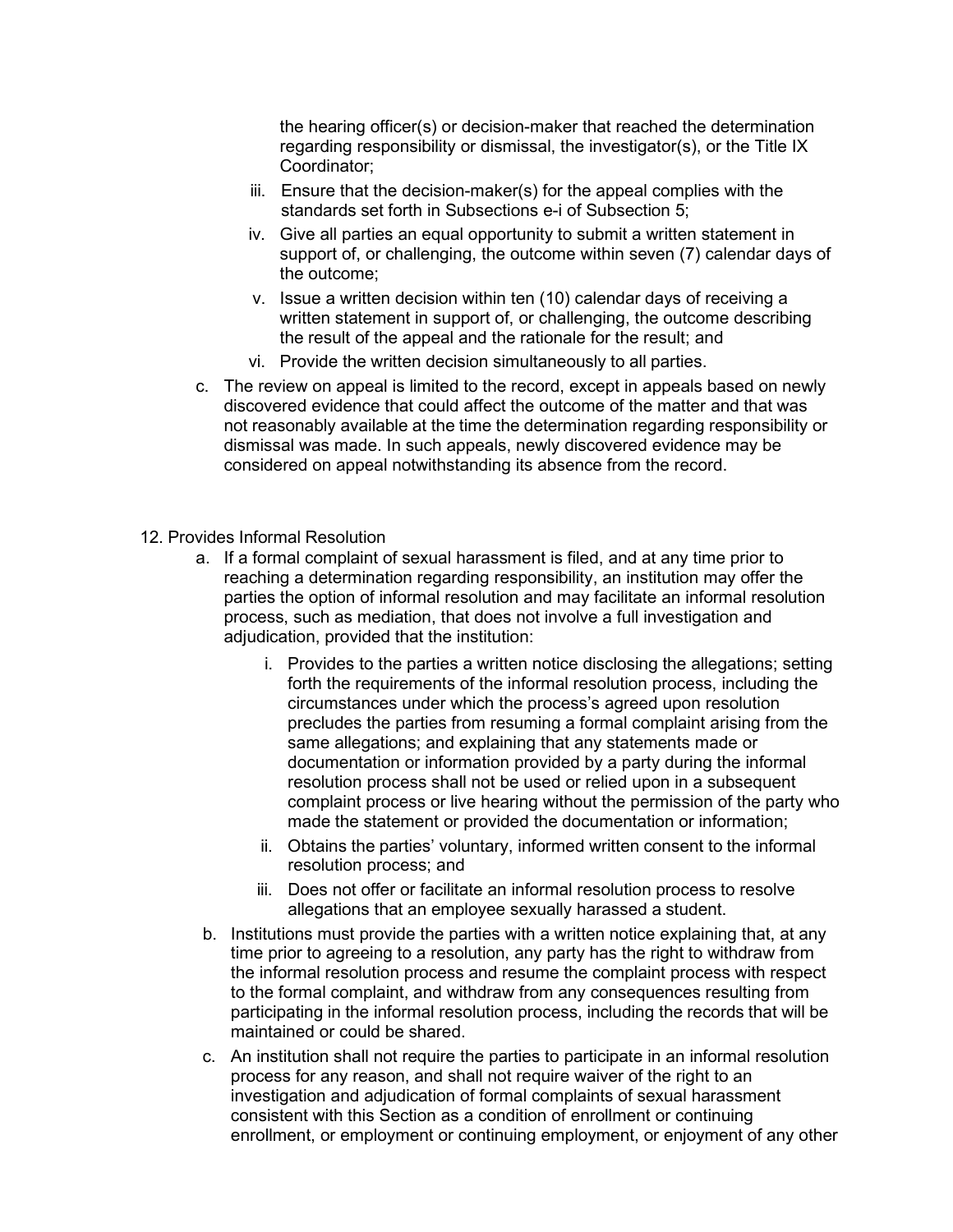right.

d. An individual serving as a facilitator of an informal resolution process shall not be the Title IX Coordinator, Title IX investigator, Title IX hearing officer, witness, or other institutional employee that has a duty to disclose allegations of sexual harassment to the institution.

### 13. Recordkeeping

- a. An institution must maintain for a period of at least seven (7) years records of:
	- i. Each sexual harassment investigation including any determination regarding responsibility and any audio or audiovisual recording or transcript required under Subsection g of Subsection 8, any disciplinary sanctions imposed on the respondent, and any remedies provided to the complainant designed to restore or preserve equal access to the institution's education program or activity;
	- ii. Any appeal and the result therefrom;
	- iii. Any informal resolution and the result therefrom; and
	- iv. All materials used to train Title IX Coordinators, investigators, hearing officers, decision-makers, and any person who facilitates an informal resolution process. An institution must make these training materials publicly available on its website, or if the institution does not maintain a website the institution must make these materials available upon request for inspection by members of the public;
	- v. For each response required under Subsections 3 and 4, an institution must create, and maintain for a period of seven (7) years, records of any actions, including any supportive measures, taken in response to a report or formal complaint of sexual harassment. In each instance, the institution must document the basis for its conclusion that its response was not deliberately indifferent, and document that it has taken measures designed to restore or preserve equal access to the institution's education program or activity. If an institution does not provide a party with supportive measures, then the institution must document the reasons why such a response was not clearly unreasonable in light of the known circumstances. The documentation of certain bases or measures does not limit the institution in the future from providing additional explanations or detailing additional measures taken.
- 14. False Reports. Because discrimination and sexual harassment frequently involve interactions between persons that are not witnessed by others, reports of discrimination or sexual harassment cannot always be substantiated by additional evidence. Lack of corroborating evidence or "proof" should not discourage individuals from reporting discrimination or sexual harassment under this policy. However, individuals who knowingly make false reports or submit false information during the complaint process may be subject to disciplinary action under the applicable institution and Board of Regents disciplinary procedures. This provision does not apply to reports made in good faith, even if the facts alleged in the report cannot be substantiated by subsequent investigation.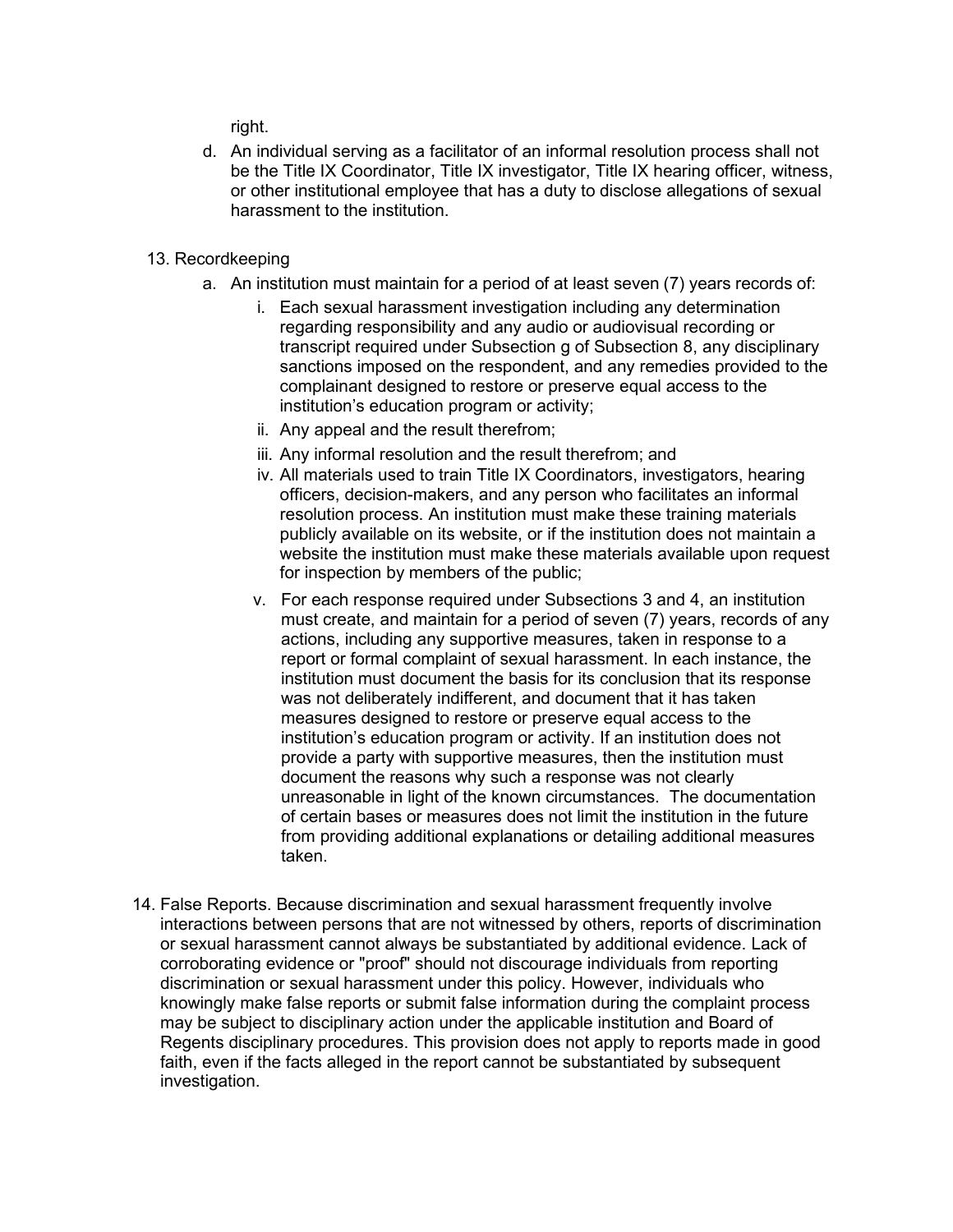### 15. Retaliation

- a. Retaliation Prohibited. No institution or other person may intimidate, threaten, coerce, or discriminate against any individual for the purpose of interfering with any right or privilege secured by Title IX or this part, or because the individual has made a report or complaint, testified, assisted, or participated or refused to participate in any manner in an investigation, proceeding, or hearing under this part. Intimidation, threats, coercion, or discrimination, including charges against an individual for code of conduct violations that do not involve sex discrimination or sexual harassment, but arise out of the same facts or circumstances as a report or complaint of sex discrimination, or a report or formal complaint of sexual harassment, for the purpose of interfering with any right or privilege secured by Title IX or this part, constitutes retaliation. The institution must keep confidential the identity of any individual who has made a report or complaint of sex discrimination, including any individual who has made a report or filed a formal complaint of sexual harassment, any complainant, any individual who has been reported to have engaged in sex discrimination, any respondent, and any witness, except as may be permitted by the Family Educational Rights and Privacy Act (FERPA), 20 U.S.C. 1232g, or FERPA regulations, 34 CFR part 99, or as required by law, or to carry out the purposes of 34 CFR part 106, including the conduct of any investigation, hearing, or judicial proceeding arising thereunder. Complaints alleging retaliation may be filed according to the complaint procedures for sex discrimination under Subsection C.
- b. Specific circumstances
	- i. The exercise of rights protected under the First Amendment does not constitute retaliation prohibited under Subsection a of this Subsection.
	- ii. Charging an individual with a code of conduct violation for making a materially false statement in bad faith in the course of a complaint proceeding under this part does not constitute retaliation prohibited under Subsection a of this Subsection, provided, however, that a determination regarding responsibility, alone, is not sufficient to conclude that any party made a materially false statement in bad faith.
- 16. Amnesty for Reports of Title IX Discrimination and/or Harassment Under Certain **Circumstances**

NSHE encourages individuals to report incidents of sexual violence and sexual harassment without fear of negative consequences for other policy violations that occur at or around the same time period of the reported sexual violence or sexual harassment. To support such reporting, an NSHE institution may not subject an individual to a disciplinary proceeding or sanction for a violation of the NSHE *Handbook*, the NSHE institutional policy, and/or the NSHE institution's applicable Student Code of Conduct unless the NSHE institution determines, in its sole discretion, any report of an alleged incident of sexual misconduct was not made in good faith or the individual's violation of the NSHE *Handbook*, the NSHE institutional policy, and/or the NSHE institution's applicable Student Code of Conduct was egregious. Examples of egregious violations include, but are not limited to, being the one that initiated the sexual violence or sexual harassment, or through negligence, contributed to the sexual violence or sexual harassment, or other sexual misconduct, driving under the influence, manufacturing/distribution/delivery of illegal drugs, possessing with intent to manufacture/distribute/deliver illegal drugs, relationship violence, stalking, hazing, or other conduct that risked someone's health or safety. The NSHE institution determines, in its sole discretion, whether a report was not made in good faith and what conduct constitutes an egregious violation.